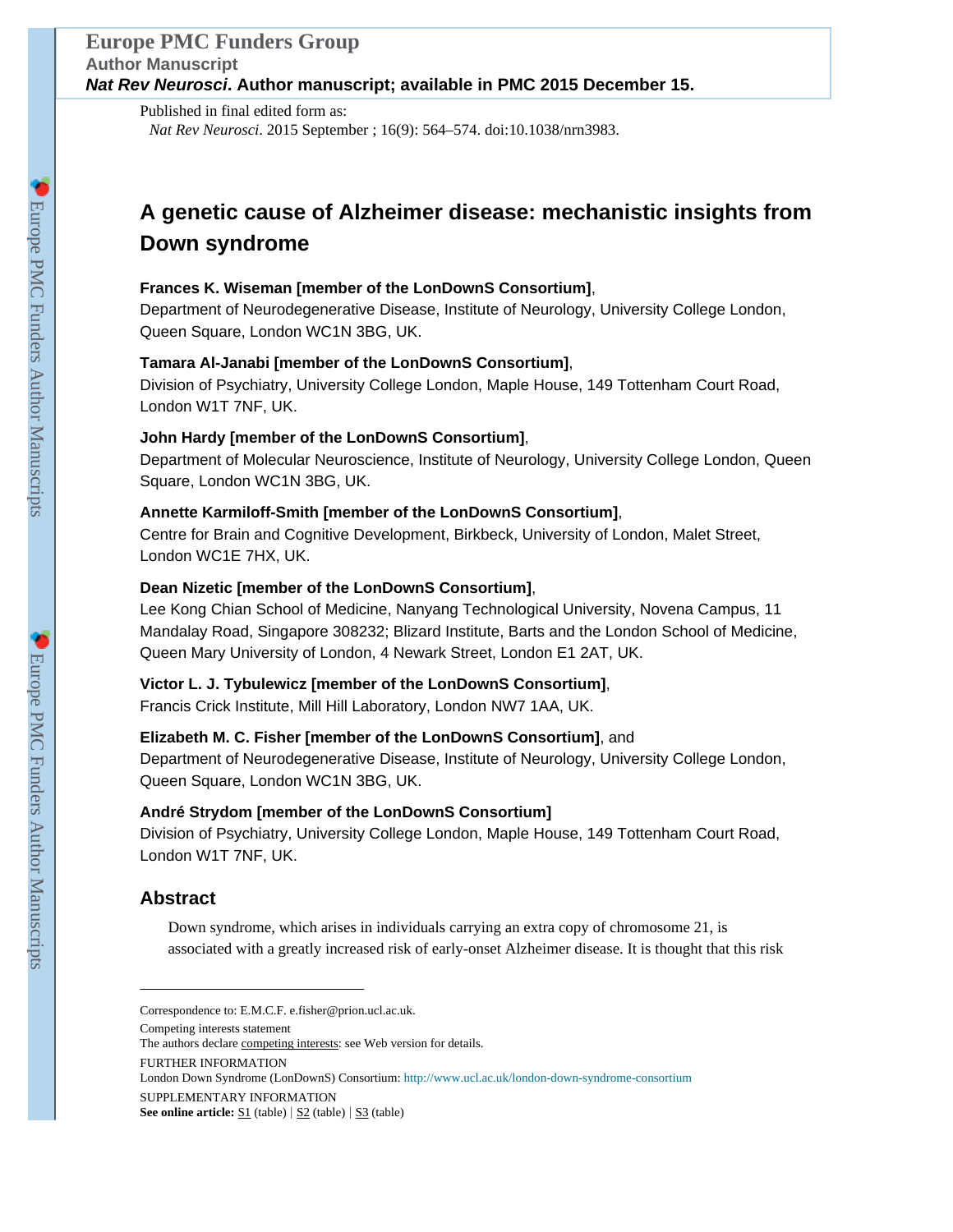Down syndrome (DS) is a complex, highly variable disorder that arises from trisomy of chromosome 21. It was one of the first chromosomal disorders to be identified<sup>1</sup> and occurs with an incidence of approximately 1 in 800 births<sup>2</sup>. Its prevalence within a given population is influenced by infant mortality rates, access to health care, termination rates, average maternal age<sup>3</sup> and life expectancy. Indeed, despite the increased availability of prenatal diagnosis and access to the option of termination, the global prevalence of DS is rising because of improvements in life expectancy: the number of adults with DS aged over 40 years has doubled in northern Europe since 1990 and, in the United Kingdom, one-third of the estimated 40,000 people with DS are thought to be over 40 years of age<sup>4</sup>.

DS is the most common form of intellectual disability. In addition to the features that are found in everyone with the disorder, such as the characteristic facial dysmorphology, there are many DS-associated phenotypes that have variable penetrance and severity. For example, approximately 40% of individuals with DS have heart malformations (usually atrioventricular septal defects)<sup>5</sup>. A key feature of DS is a striking propensity to develop early-onset Alzheimer disease (EOAD). Complete trisomy of chromosome 21 universally causes the development of amyloid plaques and neurofibrillary tangles (NFTs), which are typical characteristics of AD brain pathology, by the age of 40, and approximately twothirds of individuals with DS develop dementia by the age of 60 (REFS 6,7). However, rates of dementia do not reach 100%, even in older individuals, suggesting that some individuals with DS are protected from the onset of AD (FIG. 1).

All of the features of DS arise because of aberrant dosages of coding and/or non-coding sequences present on chromosome 21. Among these sequences, the gene encoding amyloid precursor protein (APP) is thought to have a key role in the pathology of AD. The additional copy of *APP* may drive the development of AD in individuals with DS (AD-DS) by increasing the levels of amyloid- $\beta$  (A $\beta$ ), a cleavage product of APP that misfolds and accumulates in the brain in people with AD. Consistent with this hypothesis, individuals with small internal chromosome 21 duplications that result in three copies of *APP* — a rare familial trait known as duplication of *APP* (Dup-*APP*) — also develop EOAD<sup>8-15</sup>. Conversely, partial trisomy of chromosome 21 that does not result in the presence of an extra *APP* does not lead to  $AD^{16,17}$ . Several additional genes on chromosome 21 are proposed to modulate the course of AD-DS, but further work is required to determine their role and relative importance.

The aim of this Opinion article is to present an overview of clinical and pathological features of AD-DS and, by comparing these to other forms of AD (particularly AD induced by Dup-*APP*), to highlight shared genetic, pathogenic and protective mechanisms and to discuss key future research areas. Similarities in the aetiologies of AD-DS and other forms of AD may highlight common disease mechanisms, whereas differences between these forms of AD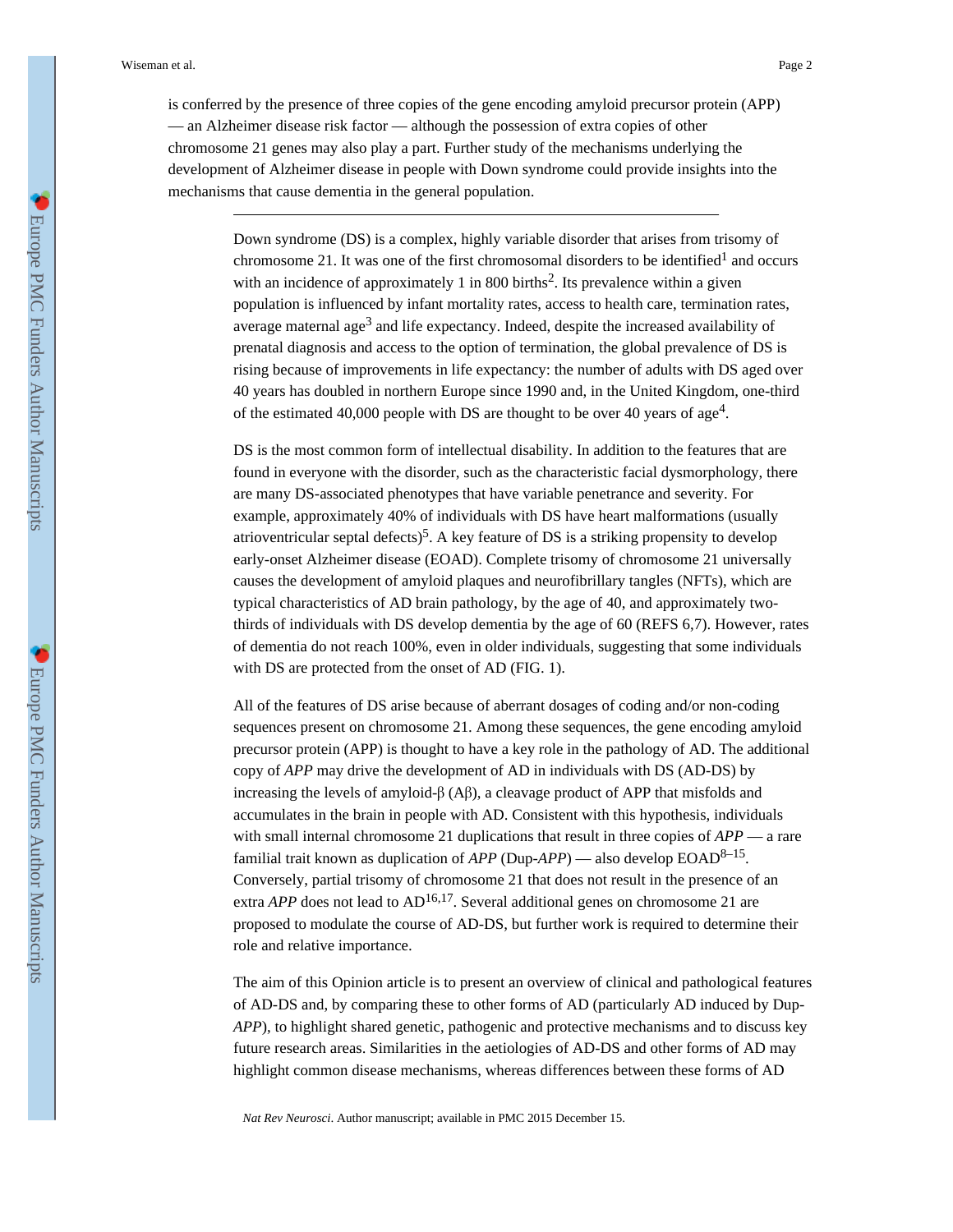may help to identify novel genes and pathways that are important in particular aspects of AD. Recent advances in genetic, cellular and neuroimaging technologies have provided the means to comprehensively explore the link between AD and DS, and recent improvements in the life expectancy of people who have DS mean that more individuals than ever before are developing AD-DS. The growing interest in AD-DS is long overdue, given the high AD burden in the DS population, and it is likely that research into AD-DS may also lead to a better understanding of AD in the general population.

### **Prevalence of AD-DS**

A loss of cognitive function in middle-aged adults with DS was described soon after the identification of the syndrome<sup>18</sup>, and it was later shown that this loss resulted from the onset of AD dementia. As indicated above, AD is now common in adults with DS who are over the age of 40 years and, like other genetic forms of EOAD, develops two to three decades earlier in individuals with DS than in the general population. Data describing the prevalence of AD-DS vary between studies because of diagnostic issues, such as the presence of variable premorbid deficits, and survey methodology<sup>19</sup>. However, the prevalence of AD in people who have DS is <5% under the age of 40 (REF. 20) and then roughly doubles with each 5-year interval up to the age of 60. Hence, approximately 5–15% of individuals with DS aged 40–49 years and >30% of those aged 50–59 years experience significant cognitive decline, indicating dementia (FIG. 1). Thus, as with AD in the general population, age is a strong independent risk factor for  $AD-DS<sup>21</sup>$ . By the age of 65, 68–80% of individuals with DS have been shown to have developed dementia<sup>6,7</sup> (FIG. 1; Supplementary information S1 (table)), and some studies of institutionalized people with DS suggest that rates are even higher<sup>6,20,22</sup>. However, not all older individuals with DS develop dementia, with some reaching their 70s without significant symptoms of AD despite having full trisomy of chromosome 21 (REF. 23). After the age of 60, prevalence rates decrease, probably owing to the high mortality rate that is associated with dementia $2<sup>1</sup>$ .

The average age at which menopause begins in women with DS correlates with the age of onset of dementia<sup>24–26</sup>; however, unlike the incidence of AD in euploid individuals, gender does not affect the incidence of AD-DS $^{20,21}$ . The reasons for this difference between the two populations are unknown, although it is possible that trisomy may cause changes in hormonal or cardiovascular biology that alter AD risk. The influence of gender on dementia development is complex in both the DS and euploid populations, and warrants moreextensive, longitudinal, population-based study.

Although increased levels of triglycerides and total body fat and low rates of exercise are reported in adults with  $DS^{27}$ , and higher cholesterol levels have been associated with the risk of developing dementia in this group<sup>28</sup>, individuals with DS have lower rates of other cardiovascular risk factors — including hypertension, atherosclerosis and smoking<sup>29,30</sup> that are thought to contribute to the development of dementia in the general population<sup>31</sup>. Further studies are required to understand how trisomy alters the biology of the cardiovascular system and what impact this has on neurodegeneration in people who have DS.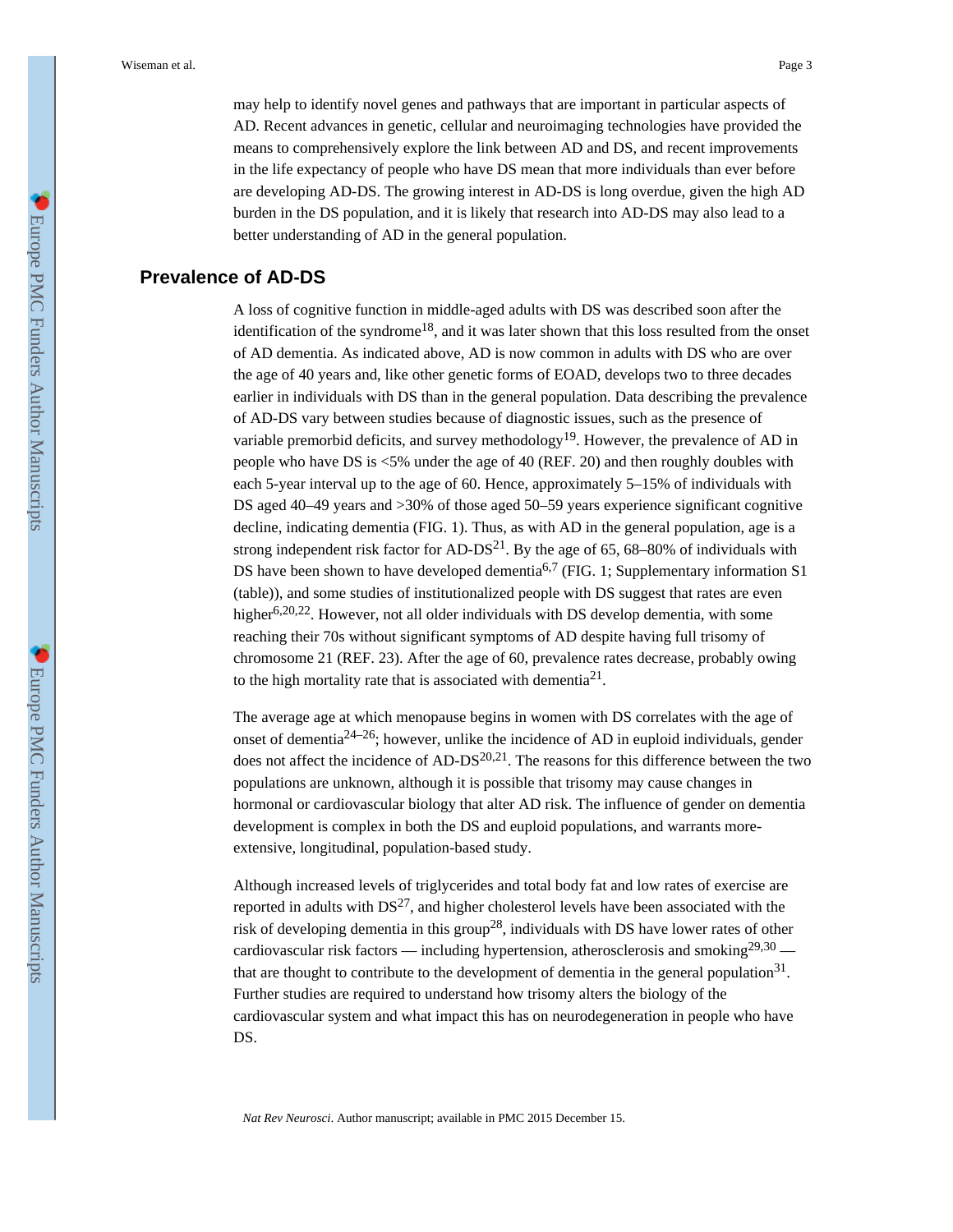The brain reserve hypothesis is based on the observation that, in the general population, individuals with higher levels of education and/or more-active social and intellectual lifestyles have a lower risk of developing dementia<sup>32</sup>. The hypothesis predicts that individuals with more-severe premorbid cognitive impairment will have an increased risk of developing dementia. However, no convincing relationship between severity of intellectual disability (or intelligence quotient (IQ) score) and risk of AD has been found in people with DS<sup>33</sup>, possibly because of diagnostic difficulties in those with severe impairments. Survival time for AD-DS does not differ much from that for late-onset AD (LOAD), with estimates varying between 3.5 years  $(s.d 2.2)^{34}$  and 6.24 years  $(s.d. 4.1)^{6}$ . However, individuals with severe intellectual disability and dementia were found to have a longer survival time after diagnosis than those with milder intellectual disability<sup>6</sup>, further suggesting that reduced brain reserve does not accelerate disease progression in AD-DS.

Thus, people who have DS are at a greatly increased risk of developing dementia, with approximately 70% of individuals developing the condition by the age of 65. However, unlike the situation for LOAD, gender and cognitive reserve do not seem to influence AD-DS onset.

## **Clinical features of AD-DS**

The early symptoms of AD-DS include features that are typical of other forms of AD, such as a decline in memory and language skills that may be present several years before dementia is diagnosed  $35-37$ . However, changes in personality and behaviour are more common in the early stages of AD-DS than they are in other forms of AD: individuals typically display either apathy, lack of motivation and stubbornness, or increasing behavioural excesses and impulsivity. These 'non-cognitive' changes (also referred to as behavioural and psychological symptoms of dementia  $(BPSDs)$ <sup>38–42</sup> are associated with deficits in executive functioning and with the frontal atrophy that is visible on MRI scans, which may indicate frontal lobe dysfunction<sup>40,43</sup>. These changes may be related to preexisting deficits in the integrity of the frontal tracts that have been observed in individuals with DS<sup>44</sup> and that may be worsened by A $\beta$  deposition in the frontal lobes<sup>45</sup>. Although BPSDs are very prominent in early AD-DS, this presentation is not unique to these individuals — it also occurs, albeit at lower rates, during the early stages of  $LOAD<sup>46</sup>$  and  $EOAD<sup>47</sup>$ , particularly in cases arising from mutations in the AD risk gene presenilin 1 (*PSEN1*; which maps to chromosome 14). Further studies are required to determine the earliest changes associated with the development of dementia in people who have DS, and to delineate other clinical differences between AD-DS, LOAD and familial forms of EOAD, such as the frequencies of co-morbidities that may affect the onset and progression of dementia (for example, cardiovascular disease and systemic infections).

Another feature of AD-DS is the more-frequent and earlier appearance of neurological symptoms such as gait disturbance and seizures<sup>19</sup> when compared with LOAD. Although heterogeneous, seizures associated with AD-DS often initially present with myoclonic jerks before progressing to tonic–clonic seizures and later to non-epileptic myoclonus with cerebellar signs; electroencephalograms show diffuse slowing and spike-and-wave patterns<sup>48–50</sup>. In individuals with LOAD, both complex partial and tonic–clonic seizures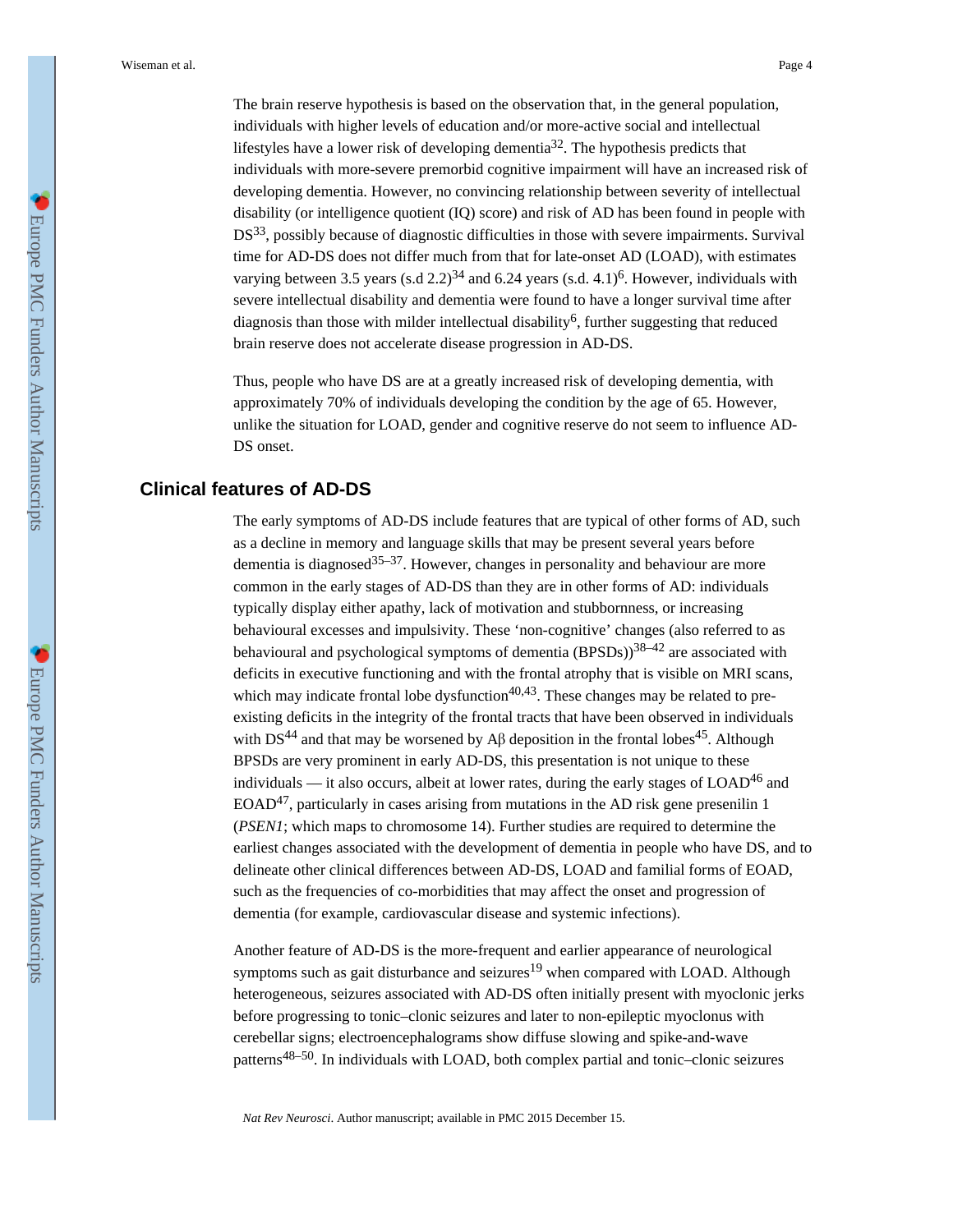have been reported to be the predominant type<sup>51,52</sup>. Although seizures are reported to occur in 0.5–64% of people with  $LOAD<sup>51</sup>$ , more-recent population studies have suggested that seizure incidence in LOAD is relatively low, occurring in  $\langle 5\%$  of cases of the disease<sup>53</sup>. By contrast, most people with AD-DS eventually develop seizures, and a sudden onset of seizures in older adults with DS is highly suggestive of AD. Co-morbid seizures are associated with a more-aggressive course of  $AD-DS<sup>54</sup>$  and a greater dementia-associated mortality rate<sup>6</sup>. The mechanism underlying this striking clinical feature of AD-DS is not understood, and the study of this may provide significant insights into neurodegeneration, in particular how changes in neuronal structure and organization affect disease progression.

Similarly to other forms of AD, the decline through middle-stage AD-DS dementia progressively affects more cognitive domains and results in symptoms such as dyspraxia, increasing incontinence and pathological grasping and sucking reflexes<sup>55,56</sup>, as well as symptoms of parkinsonism<sup>22</sup>. In summary, BPSDs may be an important early feature of AD-DS, and seizures are commonly associated with AD-DS. However, further comparative and mechanistic studies are required to unravel the importance of these clinical observations.

### **Neuropathological changes in AD-DS**

The similarity between the neuropathological changes that occur in AD-DS and those that characterize AD in other individuals was first noted in 1929 (REF. 57) and was important for the widespread recognition of dementia in people who have DS. This discovery also had a key role in the identification of A $\beta$  as the major constituent of amyloid plaques<sup>58</sup>, the identification of the first AD gene, *APP*59, and the subsequent development of the amyloid cascade hypothesis<sup>60</sup>.

The overall distribution and biochemical composition of plaques (largely composed of Aβ) and NFTs (largely composed of tau protein (encoded by microtubule-associated protein tau  $(MAPT)$ )) in people who have DS, EOAD and LOAD are similar<sup>58,61–63</sup>. However, a greater deposition of plaques and tangles occurs in the hippocampus in AD-DS than in EOAD<sup>64</sup> and, consistent with this, histological studies suggest that the earliest  $\mathbf{A}\beta$  deposition in AD-DS occurs in the hippocampus<sup>65</sup>, whereas in LOAD the earliest deposition occurs in the basal cortex<sup>66</sup>. Furthermore, a lower density of A $\beta$  plaques has been reported in the cortex in AD-DS than in LOAD<sup>64,67,68</sup>. These differences may relate to amyloid plaques in AD-DS having a more amorphous morphology and a larger average size than those present in  $LOAD<sup>69,70</sup>$ , resulting in a lower density caused by the presence of fewer but larger plaques. In addition, the aggregation kinetics of Aβ may differ in people with DS because of a higher concentration of the peptide resulting from their additional copy of *APP*. Alternatively, differences in plaque load may result from the neurodevelopmental differences that occur in people who have DS, resulting in changes in synaptic activity, which is known to regulate Aβ production<sup>71</sup>.

In AD-DS, intracellular accumulation of Aβ precedes extracellular plaque accumulation<sup>72–75</sup> but becomes less prominent in older individuals with extensive pathology, as also observed in LOAD76. Additionally, in AD-DS, diffuse plaques composed of non-fibrillary deposits of Aβ develop before those with dense cores that are composed of amyloid (Supplementary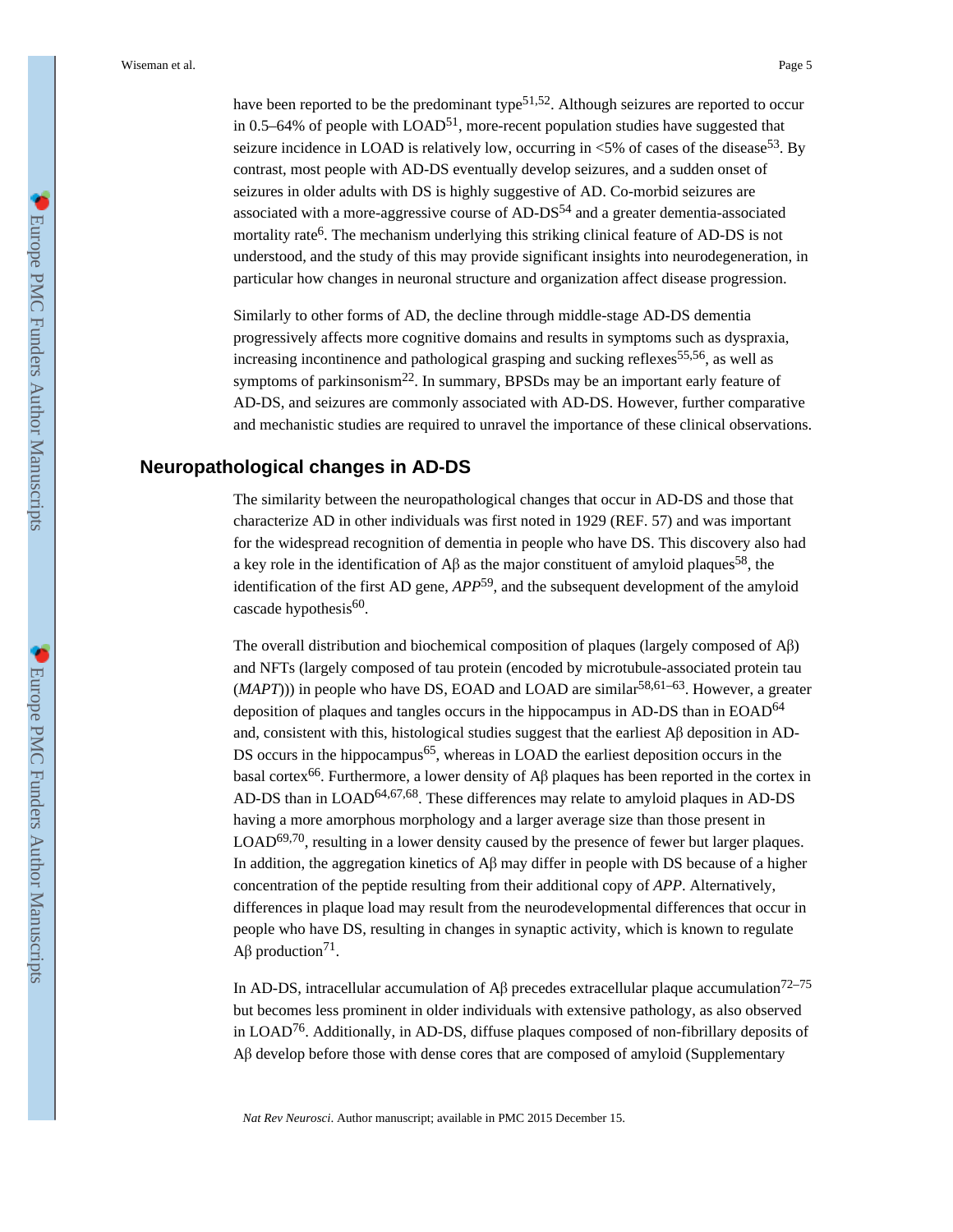information  $S2$ (table))<sup>34,64,65,73,74,77–88</sup>. Diffuse plaques are typically not associated with other forms of neuropathology, such as activated glial cells or synaptic loss, whereas densecore plaques are often associated with dystrophic neurites and activated astroglia and microglia<sup>89</sup>. Also,  $A\beta_{42}$  — a form of  $A\beta$  that has a high tendency to aggregate accumulates before deposition of  $\mathbf{A}\beta_{40}$  in AD-DS<sup>73,74,80</sup>, which is consistent with the higher abundance of  $A\beta_{42}$  reported in plaques in other forms of  $AD^{89}$ . Cerebral amyloid angiopathy (CAA) — the deposition of Aβ within cerebral blood vessels — is also observed in older individuals with  $DS^{74,80,87,90}$ . However, unlike in LOAD, infarcts<sup>64</sup> and vascular dementia seem to be rare in AD-DS<sup>91</sup>, although cases of CAA-associated cerebral haemorrhage have been described<sup>92–95</sup>.

In contrast to the findings of the histological studies described above, *in vivo* amyloid imaging by positron emission tomography (PET) indicates that the earliest site of Aβ accumulation in AD-DS, as in EOAD, could be the striatum<sup>96</sup> and that enhanced deposition may occur in the frontal and parietal cortex $97$ . This discrepancy may be because amyloid imaging recognizes only a subset of Aβ aggregates, thus not all deposition may be detected<sup>98</sup>. Nonetheless, most individuals with DS have amyloid-positive PET scans by the age of 50 (REFS 45,96,99,100). Amyloid load, as measured by PET, does not correlate well with cognitive function in adults who have DS in cross-sectional studies<sup>45,99</sup>, highlighting the importance of factors other than amyloid in the development of dementia. However, longitudinal imaging studies in this population have yet to be undertaken and may be highly informative<sup>45,99</sup>.

No NFTs have been reported in AD-DS in the absence of dense-core plaque pathology, which is consistent with the predictions of the amyloid cascade hypothesis. The density of NFTs triples between the fourth and fifth decade of life in  $AD-DS^{77}$ , mirroring the onset of dementia, and NFT formation rather than amyloid deposition correlates best with cognitive decline<sup>34</sup>, which is consistent with similar findings in LOAD. Thus, changes in tau may result in neuronal dysfunction in both AD-DS and LOAD. Interestingly, smaller relative changes in nucleolar volume and a trend of reduced cell loss have been reported in the cortex and locus coeruleus in AD-DS compared with LOAD, despite comparable NFT loads, although similar cell loss was observed in other brain areas<sup>68</sup>. This may reflect a differential response of the trisomic CNS to accumulation of aggregated tau — suggesting, intriguingly, that chromosome 21 could encode a gene (or genes) that is neuroprotective when triplicated. Further study is required to determine whether trisomy 21 may provide protection from neurodegeneration.

As with people in the euploid population, people who have DS may have extensive amyloid deposition but no clinical signs of dementia (FIG. 1). Understanding how pathological changes due to AD relate to cognitive dysfunction is therefore a key research challenge. Identifying the processes that cause an amyloid-laden brain to convert from cognitively intact to impaired is crucial for understanding and successfully treating AD. As people who have DS develop amyloid deposition and NFTs by the age of 40, study of this group of individuals is likely to provide an important insight into the factors that cause dementia. Indeed, observations of AD-DS neuropathology already underpin our mechanistic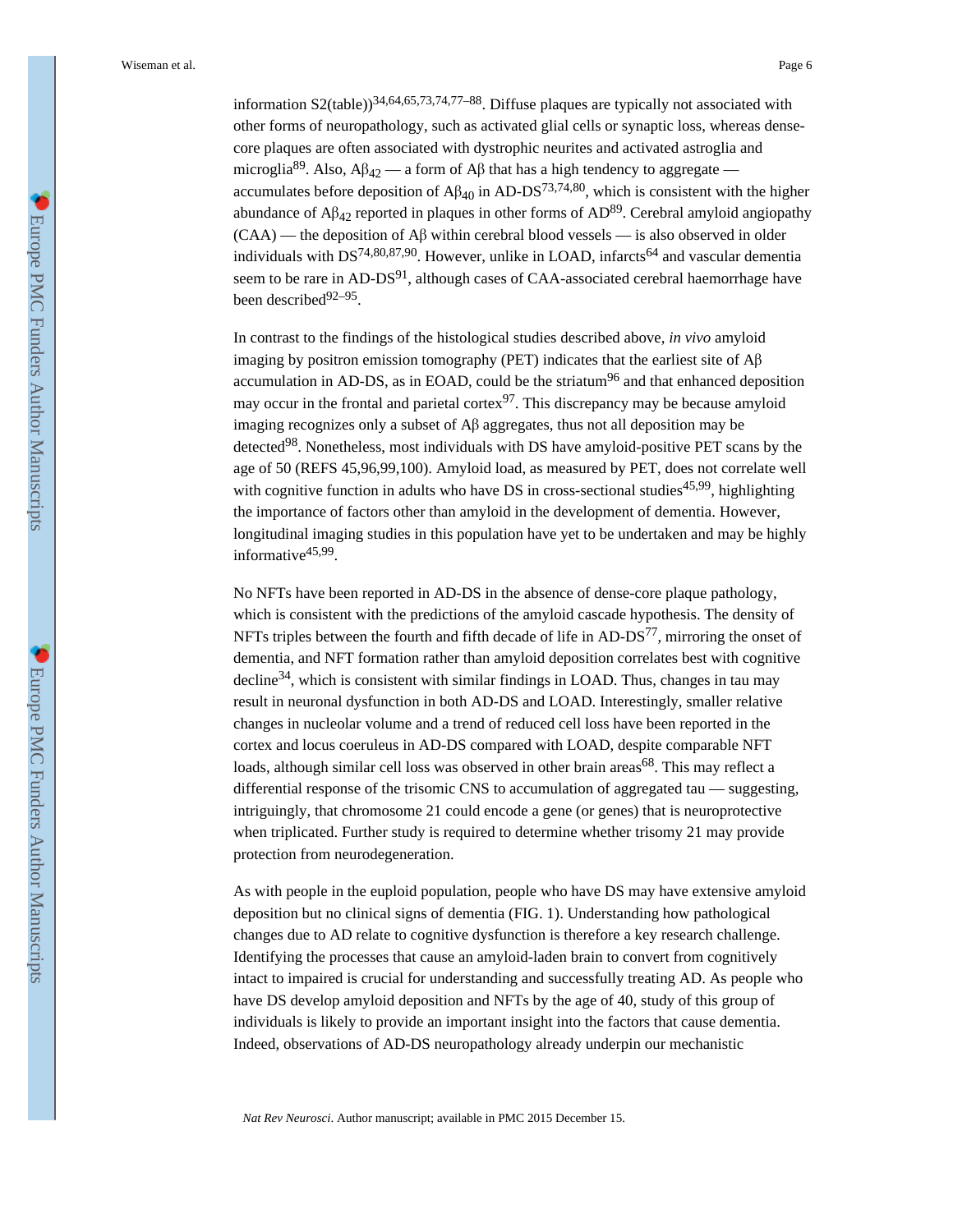understanding of AD, providing a detailed sequence of pathological changes and how these may relate to changes in cognition.

Pathological features other than plaques and NFTs also develop in both AD-DS and LOAD. Neuronal accumulation of ubiquitylated and aggregated transactive response DNA-binding protein 43 (TDP43; also known as TARDBP) in the cytoplasm and neurites is similar in AD-DS (7–14% of cases) and familial AD (10–14% of cases), whereas TDP43 neuropathology occurs more frequently in LOAD (29–79% of cases), perhaps because of the later disease onset<sup>101,102</sup>. Lewy bodies, particularly in the amygdala, occur at a similar frequency in AD-DS and  $LOAD^{103}$ , but dementia with Lewy bodies (DLB), which is characterized by cognitive decline with hallucinations and parkinsonism features, is rare in  $DS<sup>104</sup>$ . Granulovacuolar degeneration, the formation of electron-dense granules in doublemembrane-bound cytoplasmic vacuoles, associated with plaque and NFT pathology occurs at a similar frequency in AD-DS and  $AD^{64}$ . How this pathology relates to the very early endosomal abnormalities that are reported to occur before birth in individuals with DS<sup>105</sup> is unclear and warrants further investigation. Recent AD-related genome-wide association studies have highlighted the importance of the endosomal system in LOAD<sup>106</sup>, indicating that this system may be of particular significance to disease.

### **AD-DS versus Dup-APP-associated AD**

Dup-*APP* is a rare cause of familial EOAD, and comparison with AD-DS yields pathogenetic insights, as an additional copy of *APP* is present in both diseases. They therefore differ from other forms of familial AD that are the result of mutations in *APP*, *PSEN1* or *PSEN2* that modulate the processing of APP and the generation of Aβ. In Dup-*APP*, regions of chromosome 21 triplication vary in size<sup>8–15,47,107,108</sup> (FIG. 2); the smallest known duplication contains only an additional copy of *APP* and no other coding genes<sup>8</sup>. By contrast, in AD-DS, triplication of any chromosome 21 gene in addition to *APP* may modulate the development of dementia. Studying these genes may therefore provide novel insights into AD mechanisms.

The age of onset of dementia in individuals with Dup-*APP* ranges from 39 to 64 years (mean age ~52 years), and dementia shows virtually complete penetrance by the age of 65 years. By contrast, there is a broad variation in age of onset in AD-DS, and many individuals present with significant cognitive decline only after the age of 55 years, or even escape it altogether. This is remarkable given the usual co-morbid health issues and relative lack of brain reserve in individuals with DS. Thus, a possible protective mechanism (or mechanisms) from triplication of an unknown gene (or genes) on chromosome 21 may be important for resistance to dementia in people with DS. Moreover, intracerebral haemorrhage (ICH) is common in individuals with Dup-*APP* (occurring in 20–50% of cases) $9-14,47,108$ , whereas individuals with DS are generally protected from this pathology, with only occasional reports. Thus, triplication of a chromosome 21 gene (or genes) may protect against some AD co-morbidity, and further comparative study of AD-DS and Dup-*APP* is required to understand the mechanisms underpinning this observation.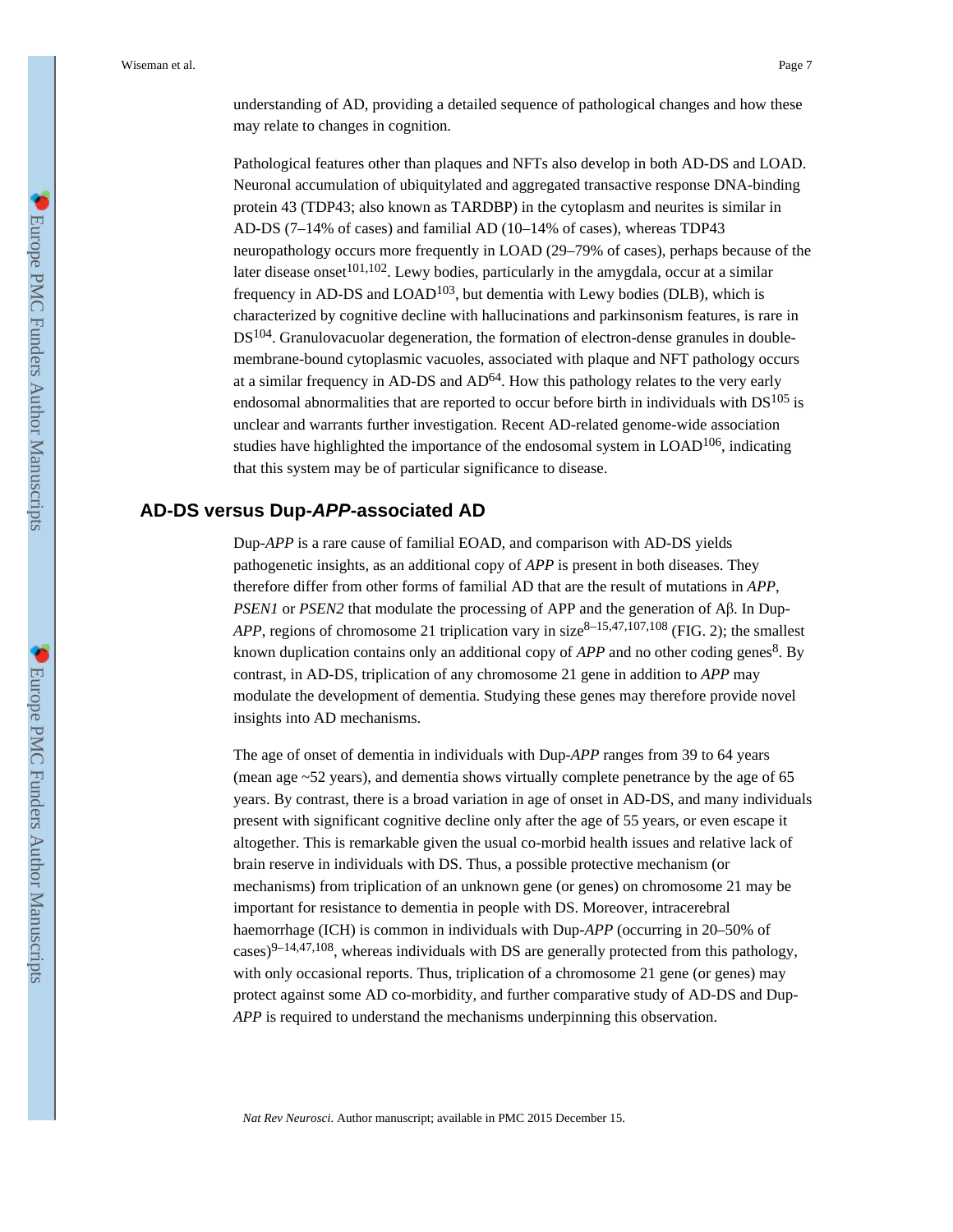The few histopathological Dup-*APP* studies that have been carried out report diffuse atrophy with associated neuronal loss, deposition of plaques, CAA and accumulation of intraneuronal  $\mathbf{A}\beta_{40}$  and NFTs<sup>11,109</sup>, and this pathology seems to be similar to AD-DS pathology (Supplementary information S3 (table)). However, further studies are needed<sup>75,109</sup>. Clinical DLB and cortical Lewy bodies have been observed in a few  $cases^{11,13,109}$ , but currently there are insufficient data on these phenotypes to compare Dup-*APP* with AD-DS or LOAD. As in AD-DS, there is a greatly increased risk of dementiaassociated seizures in Dup-*APP*10–13,47, in contrast to LOAD, in which seizures are relatively rare. This suggests that duplication of *APP*, and possibly of other genes located nearby, could be epileptogenic; however, as late-onset seizures often follow onset of dementia, they may also be related to synaptic deterioration that results in abnormal synchronization of neuronal networks and hyperexcitability  $110$ .

### **Genes and mechanisms in AD-DS**

The presence of three copies of a dosage-sensitive gene (or genes) on chromosome 21 results in greatly enhanced risk of AD. Chromosome 21 carries 233 coding genes, 299 long non-coding genes (Ensembl release 78) and 29 microRNAs (miRBase release  $21$ )<sup>111</sup>; thus, one or more of these must have a key role in AD. The phenotype resulting from a dosagesensitive gene depends on the number of copies of the gene in the genome. However, not all genes are dosage sensitive, as homeostasis often prevents a gene from being overexpressed and the regulation of expression is often dependent on environmental context $^{112}$ . Furthermore, trisomy 21 causes widespread transcriptional dysregulation<sup>112,113</sup>, which may be the result of aneuploidy rather than of triplication of a specific gene. The importance of this in AD-DS remains unclear. Finally, acceleration of the epigenetic changes associated with ageing occurs in the DS brain<sup>114</sup> — whether this alters gene expression or modulates the development of AD is an important area for future study.

The development of neuropathology and dementia varies significantly between individuals with DS, and understanding the factors (genetic or environmental) that cause this variation is likely to provide key insights into disease mechanisms. Below, we describe the genes that are currently implicated in the development of AD-DS and highlight the importance of further study of the genetics of AD-DS to understand how variation in the whole genome influences the development of disease.

#### **Triplication of APP**

The key dosage-sensitive gene for AD-DS is likely to be *APP*, as an additional normal copy of this gene is sufficient to cause EOAD in the absence of trisomy of the rest of chromosome 21 (REFS 8–15,47,107). The additional copy of *APP* in DS does not typically cause substantial Aβ accumulation until the second or third decade of life, although amyloid pathology has been demonstrated in a few childhood post-mortem examinations (BOX 1; FIG. 1). This lack of early Aβ accumulation may be due to *APP* not becoming dosage sensitive until adulthood, as suggested by both mouse and human studies<sup>115–117</sup>. However, increased levels of soluble A $\beta_{42}$  are found in ~50% of trisomy 21 fetal brains<sup>118</sup>, suggesting that *APP* may be dosage sensitive during fetal development of individuals with DS but that this change may not be sufficient to cause extensive Aβ deposition in the developing brain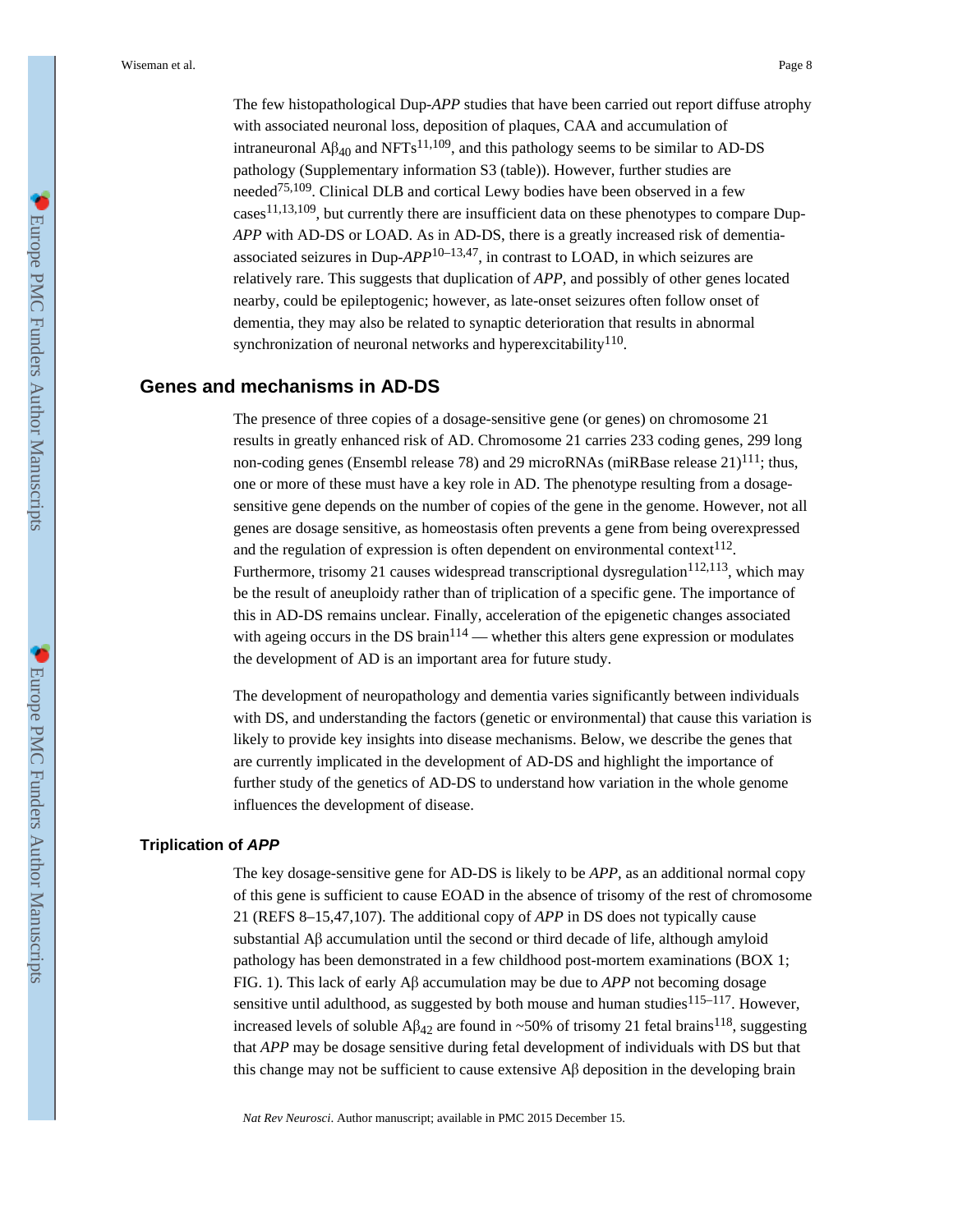— perhaps because of efficient clearance. Consistent with this, overexpression of APP and/or increased levels of Aβ have been reported in trisomy 21 human cell models, including in induced pluripotent stem cells (iPSCs) derived from infants or young adults with DS<sup>119–122</sup>. Although triplication of *APP* does not necessarily lead to enhanced expression of APP and subsequent increase in Aβ accumulation in all contexts, overexpression of APP is strongly linked to Aβ deposition in adult life. Thus, elucidating the factors that control the regulation of APP expression will considerably aid our understanding of AD.

#### **Interaction of other chromosome 21 genes with APP**

Several proteins encoded by other chromosome 21 genes have been suggested to modulate APP processing and A $\beta$  generation (BOX 2; FIG. 3). For example, the transcription factor ETS2 is thought to transactivate the *APP* promoter, leading to overexpression<sup>123</sup>. The chromosome 21-encoded proteins small ubiquitin-related modifier 3 (SUMO3) and dualspecificity tyrosinephosphorylation-regulated kinase 1A (DYRK1A) modify *APP* posttranslationally, which may alter A $\beta$  generation<sup>124–126</sup>. Additionally, the chromosome 21 microRNA miR-155 has been suggested to modulate γ-secretase activity and hence the processing of APP, through its effect on the expression of sorting nexin 27 (REF. 127). Moreover, the β-secretase responsible for processing APP, β-site APP-cleaving enzyme 1 (BACE1), has a homologue, BACE2, encoded on chromosome 21, which may influence the onset of dementia in people with  $DS<sup>128</sup>$ . BACE2 does not have β-secretase activity, and in fact cleaves APP on the carboxy-terminal side of the β-secretase cut site within the Aβ region, preventing generation of the peptide. Thus, enhancing BACE2 expression may be protective against accumulation of  $\mathsf{A}\beta^{129}$ . However, BACE2 overexpression does not alter Aβ accumulation in a mouse model<sup>130</sup>, and the protein does not seem to have enhanced expression in the adult DS brain<sup>115,131</sup>. Whether triplication of any chromosome 21 gene alters APP biology sufficiently to modulate the development of AD remains to be determined.

### **Genes involved in LOAD**

Polymorphisms in genes with important functions in LOAD have similar roles in the development of AD-DS; for example, the apolipoprotein E (*APOE*) ε4 allele is associated with greater Aβ deposition, as well as with earlier onset and increased risk of AD-DS, whereas the *APOE* ε2 allele leads to reduced Aβ deposition and a lower risk of disease<sup>132–138</sup>. Similarly, variants of phosphatidylinositol-binding clathrin assembly protein (*PICALM*) and sortilin-related receptor 1 (*SORL1*) influence age of onset in AD-DS, as they do in LOAD132,139,140, further supporting the theory that common mechanisms underlie both diseases. Whether variation in other genes with a role in LOAD is also important for AD-DS remains to be determined and is an important area for future study. Large-scale study of the genetic variants that contribute to the onset of dementia in AD-DS will provide an opportunity to gain insights into the mechanisms that underpin variation in the onset of dementia.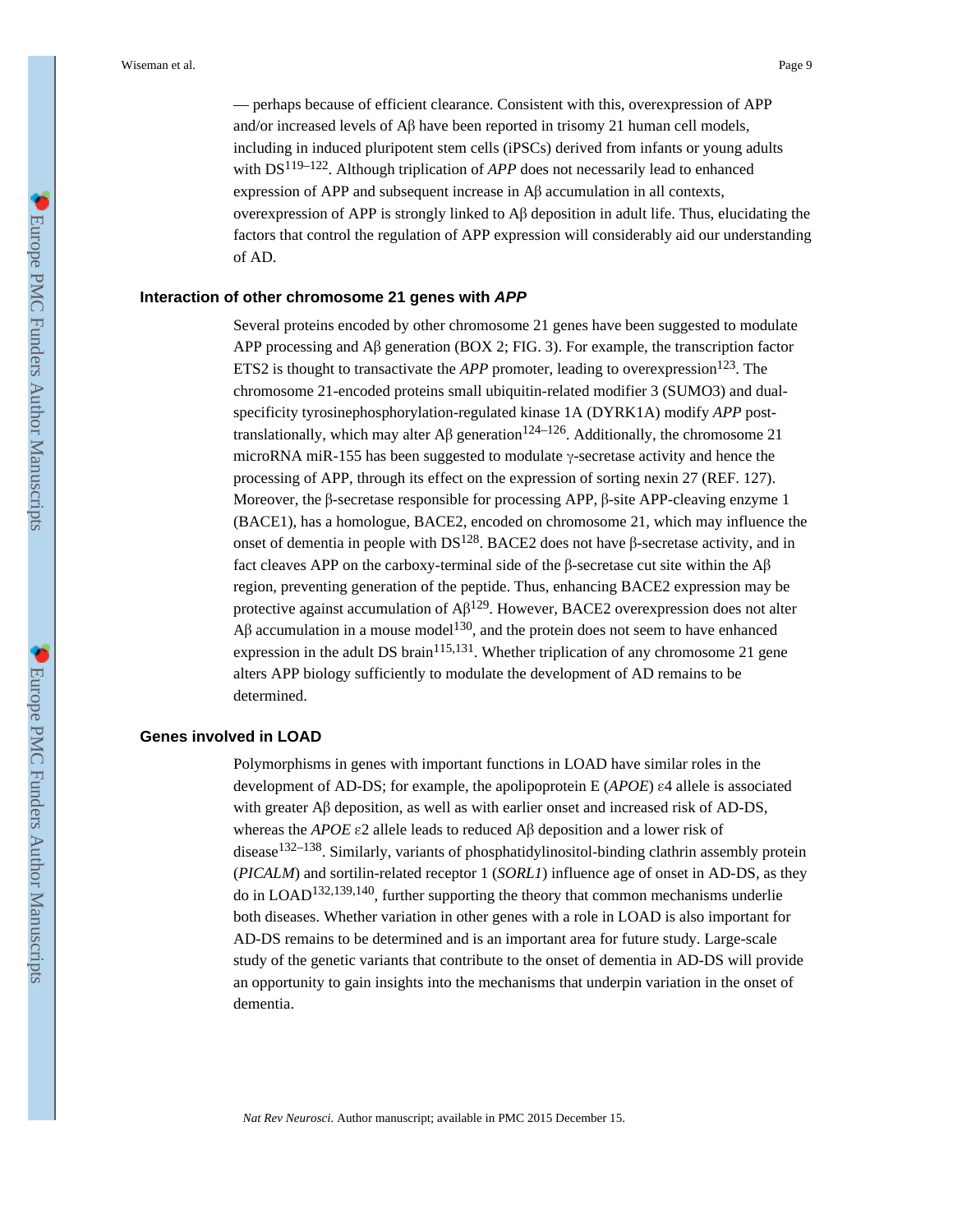### **Disruption of secretory and endosomal systems**

The earliest site of A $\beta$  accumulation in AD-DS is within the neuron<sup>72–75</sup>, indicating that secretory and endosomal systems are central to Aβ generation. Moreover, an extra copy of *APP* is sufficient to cause endosomal enlargement and intracellular trafficking defects<sup>141,142</sup> via an Aβ-independent mechanism<sup>143</sup>. Enlargement of endosomes in trisomic neurons may cause axonal trafficking defects that contribute to neuronal degeneration $^{141}$ .

Triplication of chromosome 21 genes other than *APP* may also affect the secretory– endosome system, thereby affecting synaptic function, Aβ production and Aβ clearance. Small segmental duplications of the chromosome 21 endosome-to-Golgi-trafficking gene *DOPEY2* (REF. 144) have been associated with LOAD and mild cognitive impairment<sup>14,145</sup>, although this was not replicated in an independent study<sup>146</sup>. A reduction in the dose of the chromosome 21 gene cystatin B (*CSTB*), which encodes an endogenous inhibitor of lysosomal cathepsins, decreases the accumulation of Aβ and associated cognitive deficits<sup>147</sup>. Overexpression of another chromosome 21 gene, synaptojanin 1 (*SYNJ1*), which encodes a phosphoinositide phosphatase that regulates levels of membrane phosphatidylinositol-4,5-bisphosphate, has been associated with endosomal enlargement<sup>148</sup>, whereas reduced expression of *SYNJ1* lowers Aβ accumulation, as well as neuronal dysfunction and cognitive deficits<sup>149,150</sup>. How endosomal enlargement caused by trisomy contributes to neuronal dysfunction and degeneration is another important area for future research.

#### **Mitochondria and ROS**

Mitochondrial dysfunction and enhanced production of reactive oxygen species (ROS) occur in people with DS and in trisomy 21 models $151-154$ , and may contribute to the accelerated ageing reported in people who have  $DS^{155}$ . Mitochondrial impairment may directly affect energy-hungry synapses, contributing to cognitive deficits<sup>156</sup>. Moreover, increased levels of ROS make trisomic neurons more prone to undergoing apoptosis, potentially making them more likely to degenerate<sup>151</sup>. Trisomy 21-associated increases in ROS levels may alter APP processing, promoting intracellular accumulation of  $\mathsf{A}\beta^{119,151}$ . Thus, protecting the trisomic brain from ROS may be of therapeutic value, although antioxidant supplementation has failed to show efficacy in preventing dementia in this population<sup>157</sup>. Interestingly, superoxide dismutase 1 (*SOD1*), which has a key role in processing ROS, lies on chromosome 21, and upregulation of SOD1 seems to protect against APP and Aβ neurotoxicity<sup>158</sup>, perhaps by modulating A $\beta$  oligomerization<sup>159</sup>. Consistent with this, higher SOD1 enzymatic activity correlates with better memory in adults with  $DS^{160}$ . However, increased SOD1 activity has also been suggested to cause accelerated cell senescence by increasing the levels of hydrogen peroxide, a form of  $ROS^{161}$ .

#### **Neuronal development and function**

Several processes are likely to contribute to the intellectual disability associated with DS. These include a reduction in the numbers of neurons and dendritic spines, dendritic arborization, an alteration in the excitatory–inhibitory balance and a global impairment in network connectivity<sup>68,162–166</sup>. These perturbations in the structure, function and organization of the CNS may profoundly affect its degeneration in AD-DS (BOX 1).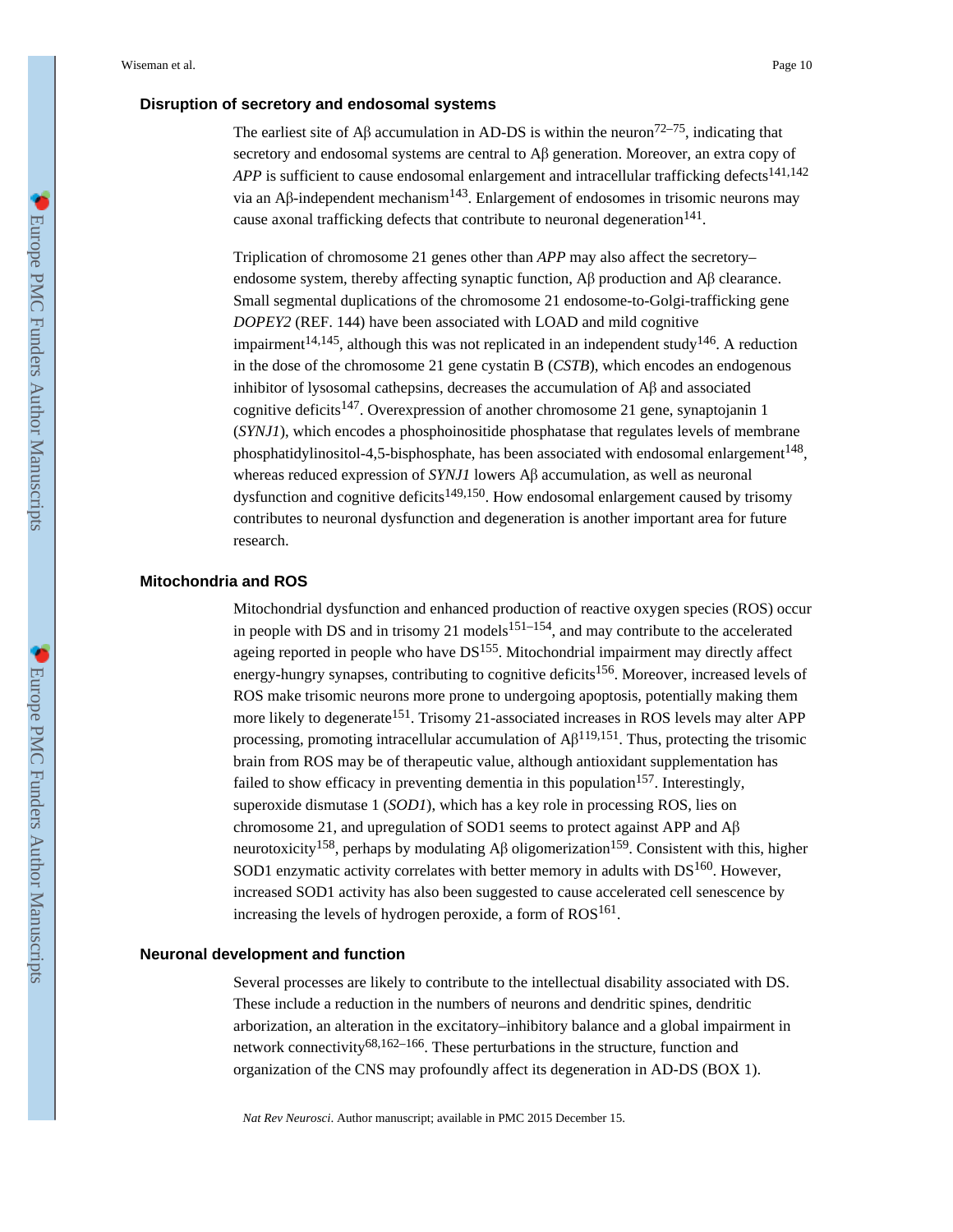Triplication of several chromosome 21 genes contributes to changes in neurodevelopment and/or neuronal function. For example, ubiquitin-specific peptidase 16 (USP16) or DYRK1A upregulation alters stem cell fate<sup>167–169</sup>, which may in turn alter neuronal differentiation. Additionally, overexpression of several chromosome 21 genes (for example, the microRNA gene *mir-155* and the protein-coding genes *SYNJ1*, regulator of calcineurin 1 (*RCAN1*), intersectin 1 (*ITSN1*) and DS cell adhesion molecule (*DSCAM*)) has been implicated in deficits in synaptic structure and function<sup> $148,170,171$ </sup>. These genes may also play a part in AD-DS, perhaps via an effect on APP processing or on cognitive reserve. *APP*  overexpression may also affect CNS function independently of the production and accumulation of Aβ, because the expression level of full-length APP influences neurogenesis, neuronal migration, axonal growth and the maintenance of the excitatory– inhibitory balance<sup>172,173</sup>. How the changes in CNS function caused by trisomy of chromosome 21 affect neurodegeneration in AD-DS is little understood and is a crucial area of future research.

#### **Intracellular signalling and tau**

Perturbations in intracellular signalling associated with trisomy 21 (REF. 174) may affect the response of the CNS to pathological changes. For example, overexpression of the chromosome 21 genes *RCAN1* and *DYRK1A* promotes aberrant phosphorylation of tau<sup>152,175–177</sup>. *DYRK1A* is dosage sensitive in the adult brain<sup>178</sup>, and overexpression of this gene modulates tau splicing, altering the relative abundance of tau with three or four microtubule-binding domains (3-repeat (3R) and 4R tau, respectively), which may affect the formation of NFTs<sup>179,180</sup>. Consistent with this, an increase in the ratio of  $3R/4R$  tau has been reported to occur in AD-DS, as compared with LOAD or age-matched euploid individuals without dementia<sup>179,180</sup>. Additionally, an increase in the total amount of tau has been reported in the cortex in AD-DS as compared with that in age-matched euploid individuals without dementia, and in DS iPSC-derived neurons<sup>122,179</sup>; this upregulation may be the result of increased APP levels<sup>181</sup>. DYRK1A also downregulates the levels of neural restrictive silencing factor (NRSF; also known as REST), a neuroprotective protein<sup>168,169</sup>, which has reduced expression in people with  $AD^{182}$ . Variants in *DYRK1A* have been associated with risk of  $LOAD^{183}$ , further indicating a possible role in disease pathogenesis, although this association was not replicated in an independent study<sup>184</sup>.

#### **Cholesterol metabolism**

Alterations in cholesterol metabolism may contribute to the development of dementia $31$ . Total cholesterol levels have been suggested to predict the onset of dementia in people with DS, particularly in those individuals who have an *APOE* ε4 allele28. Clinical trials are therefore underway to determine whether statins can prevent decline in older adults with DS, which may provide both clinical and mechanistic insights<sup>185</sup>. The chromosome 21 lipid transporter ATP-binding cassette G1 (ABCG1) has been suggested to regulate cholesterol efflux and may alter cholesterol metabolism in people with  $DS^{186}$ . Whether trisomy of this gene is related to the development of AD-DS remains unclear, as ABCG1 overexpression has been reported both to increase and to decrease Aβ generation *in vitro*187,188 and does not change Aβ accumulation *in vivo*189, suggesting that this gene may not be associated with the development of AD-DS. Further study is required to understand the mechanisms that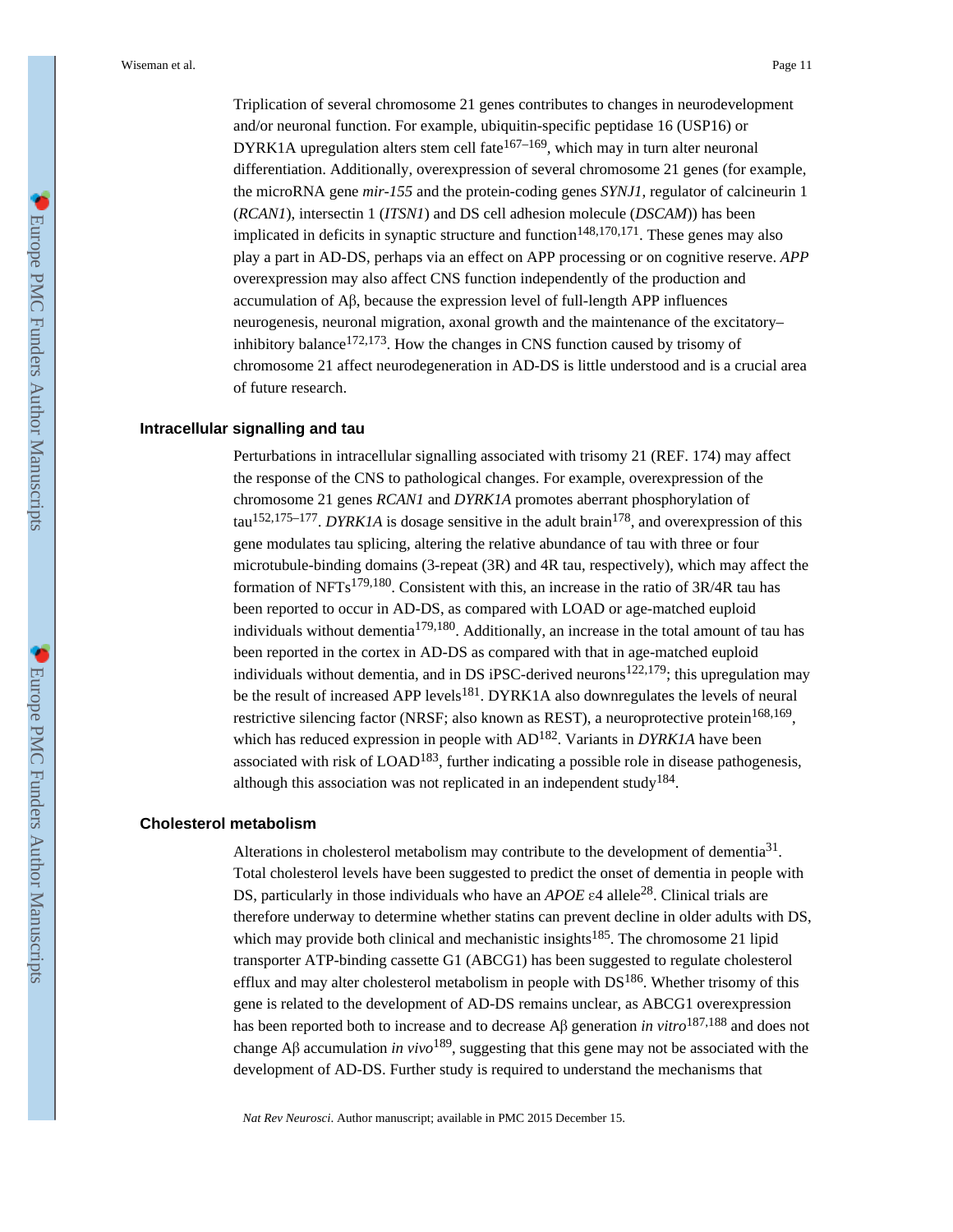underlie the link between increased cholesterol levels and the onset of dementia in individuals with DS.

#### **Immune system dysfunction**

Growing evidence shows that the immune system plays an important part in the development of  $AD^{106,190}$ . Individuals with DS are at an increased risk of immune system dysfunction: these individuals have a higher incidence of both autoimmune and infectious disease<sup>191</sup>, and show upregulation of pro-inflammatory makers, including interleukin-1, in the brain<sup>192,193</sup>. This dysregulation may contribute to AD-DS through alterations in microglial activation<sup>190</sup>. Microglia in AD-DS have been reported to be associated with both mature A $\beta$  plaques<sup>194</sup> and NFTs<sup>195</sup>, although the contribution of the immune response to AD-DS has yet to be fully explored. The chromosome 21 gene S100 calcium-binding protein beta (*S100B*) is expressed in astrocytes and is upregulated in both AD196 and AD- $DS^{192}$ , and it may contribute to neurodegeneration by promoting A $\beta$  deposition<sup>197</sup> and tau phosphorylation<sup>198</sup> and by creating a neurotoxic environment through the release of extracellular signals<sup>199</sup>.

### **Translational research**

The life expectancy of people with DS is increasing because of better health care and improved social inclusion. However, as with the euploid population, ageing brings new issues; in people with DS, a major ageing-related issue is a vastly increased risk of EOAD. People who have DS develop amyloid plaques and NFTs by the age of 40 years, and many individuals subsequently go on to develop dementia. Despite genetic and Aβ differences between the various forms of EOAD and LOAD, many similarities in disease process are observed such that AD seems to converge on common mechanisms of pathology. Thus, in the AD-DS patient population, it is feasible both to determine the factors (genetic and/or environmental) that cause conversion from pathological disease to cognitive decline and to undertake intervention trials to halt the development of dementia.

As *APP* gene dosage is the major determinant of AD-DS, it follows that therapies aimed at reducing Aβ (such as BACE inhibition or Aβ immunization) might have a beneficial effect in the DS population. Such approaches are being trialled for people with familial AD arising from *APP* or *PSEN1* mutations200, and similar clinical trials in AD-DS could provide valuable additional insight, given the predictable conversion to AD neuropathology and subsequent dementia in this population. Other treatment options that require further development include DYRK1A inhibitors and ROS modulators. Notably, treatment safety is of particular importance because many individuals with DS are unable to consent to their own participation in clinical trials and because they will probably need to undergo treatment for many years.

### **Conclusions**

Many questions remain to be answered in AD-DS, including, most importantly, the mechanisms underlying the later onset of dementia as compared with Dup-*APP*, how neurodevelopmental perturbations affect neurodegeneration and the identity of any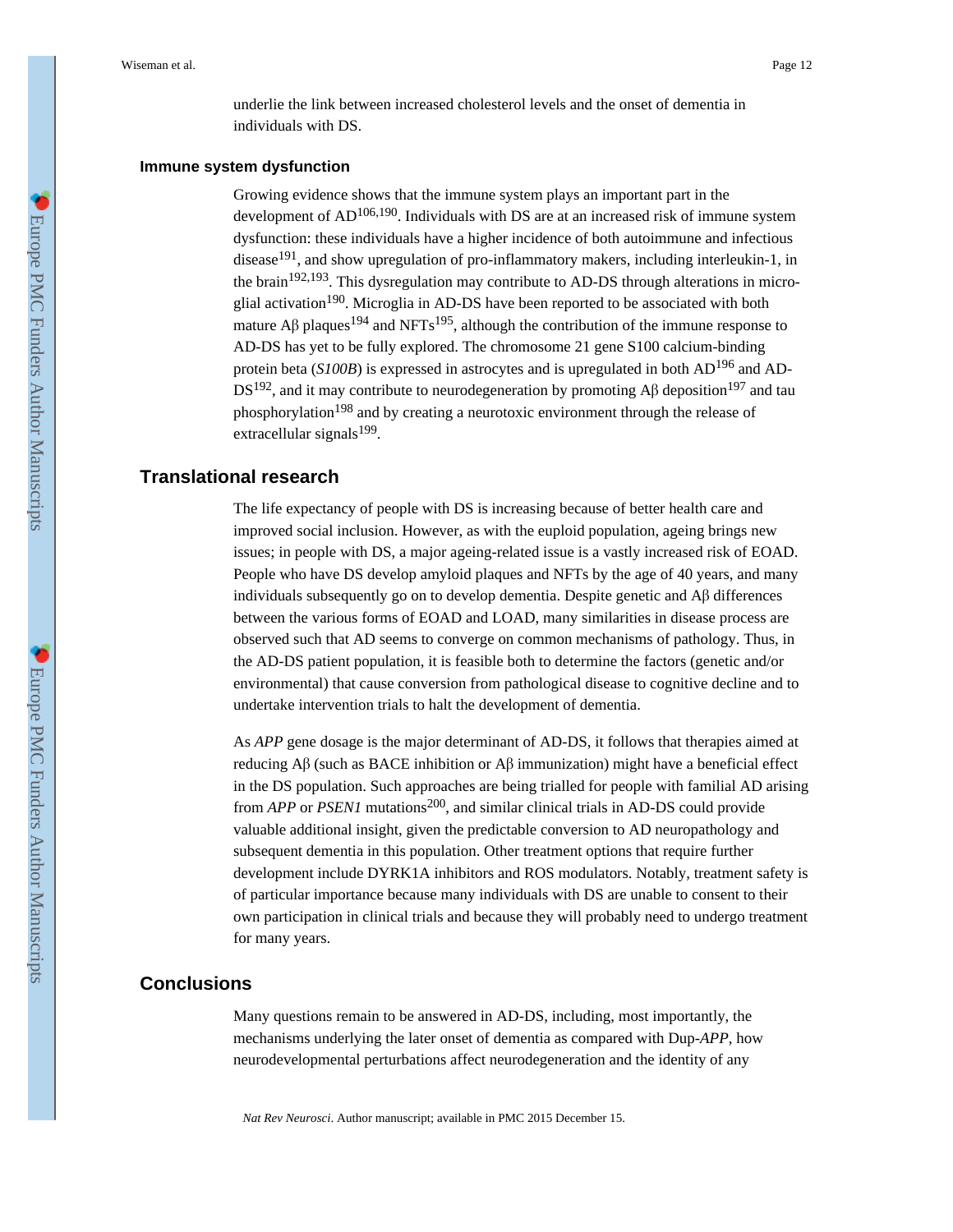chromosome 21 gene (or genes) that may protect against dementia. We now have a remarkable set of tools for studying AD-DS, ranging from new model systems to genomics studies. Although there are undoubtedly specific problems in both analysing and treating people who have DS for AD, such as issues of informed consent, trisomy 21 is an extremely important disorder for learning about the development of neurodegeneration and for testing potential therapeutic strategies to the benefit of everyone at risk of AD.

### **Supplementary Material**

Refer to Web version on PubMed Central for supplementary material.

### **Acknowledgements**

The authors are funded by a Wellcome Trust Strategic Award (grant number: 098330/Z/12/Z) awarded to The London Down Syndrome (LonDownS) Consortium (J.H., A.K-S., D.N., V.L.J.T. E.M.C.F. and A.S.) and the Medical Research Council (programme number U117527252; awarded to V.L.J.T.), as well as by awards from Alzheimer Research UK (awarded to F.K.W and E.M.C.F), Alzheimer Society (awarded to E.M.C.F and F.K.W.), Bailey Thomas Trust (awarded to A.S.), Epilepsy Research UK (awarded to F.K.W.), Lee Kong Chian School of Medicine, Nanyang Technological University Start-up Grant, and Singapore Ministry of Education Academic Research Fund Tier 1(2014-T1-001-173; awarded to D.N).

### **Glossary**

| <b>Dyspraxia</b>                               | Disrupted fine or gross motor coordination.                                                                                                                                                                                                      |  |  |  |  |
|------------------------------------------------|--------------------------------------------------------------------------------------------------------------------------------------------------------------------------------------------------------------------------------------------------|--|--|--|--|
| <b>Early-onset</b><br><b>Alzheimer disease</b> | (EOAD). Occurrence of Alzheimer disease before the age of 65<br>years.                                                                                                                                                                           |  |  |  |  |
| <b>Euploid</b>                                 | Having a normal chromosome number (46 chromosomes in 23<br>pairs in humans).                                                                                                                                                                     |  |  |  |  |
| <b>Executive</b><br>functioning                | Mental processing skills involving the frontal cortex; used for<br>planning, attention focusing, working memory, mental flexibility<br>and self-control.                                                                                         |  |  |  |  |
| <b>Incidence</b>                               | The rate of new occurrences of a disorder within a specified period<br>of time.                                                                                                                                                                  |  |  |  |  |
| <b>Lewy bodies</b>                             | Protein aggregates typically containing a-synuclein.                                                                                                                                                                                             |  |  |  |  |
| Myoclonic jerks                                | Brief involuntary muscle twitches that are a medical sign of various<br>neurological disorders.                                                                                                                                                  |  |  |  |  |
| <b>Parkinsonism</b>                            | A clinical syndrome including bradykinesia (slow movements),<br>muscle rigidity and tremor, often due to the neurodegenerative<br>condition Parkinson disease but also associated with other<br>neurological conditions, toxins and medications. |  |  |  |  |
| <b>Prevalence</b>                              | The number of cases of a disorder at one time within a population.                                                                                                                                                                               |  |  |  |  |
| Tonic-clonic<br>seizures                       | A common type of epileptic seizure with a tonic phase (stiffening<br>of muscles and loss of consciousness) followed by a clonic phase<br>(rapid, rhythmic jerking of arms and legs).                                                             |  |  |  |  |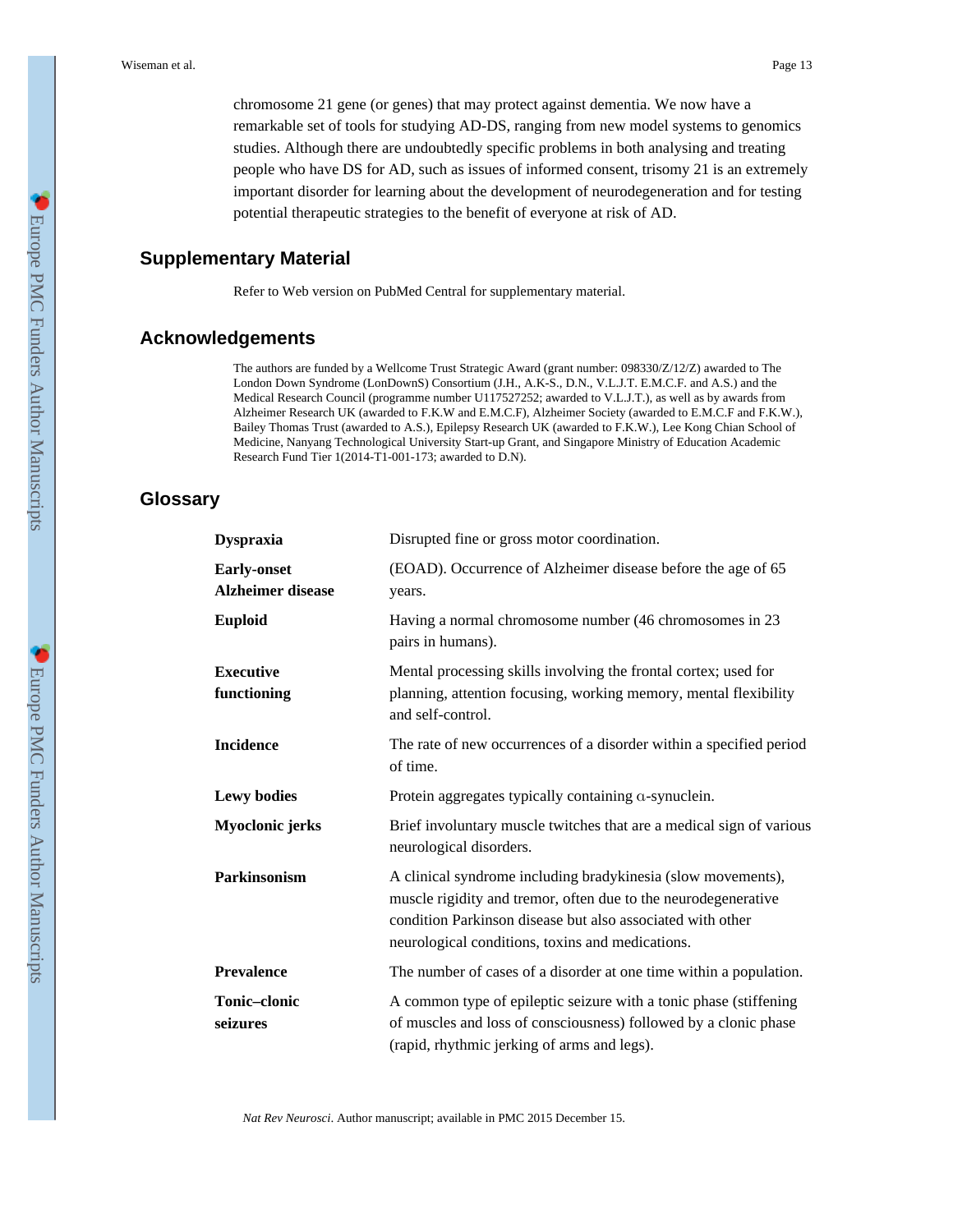### **References**

- 1. Lejeune J, Gautier M, Turpin R. Etude des chromosomes somatiques de neuf enfants mongoliens. C. R. Hebd. Seances Acad. Sci. 1959; 248:1721–1722. (in French).
- 2. de Graaf G, Buckley F, Skotko BG. Estimates of the live births, natural losses, and elective terminations with Down syndrome in the United States. Am. J. Med. Genet. A. 2015; 167A:756– 767. [PubMed: 25822844]
- 3. Wu JH, Morris JK. Trends in maternal age distribution and the live birth prevalence of Down's syndrome in England and Wales: 1938–2010. Eur. J. Hum. Genet. 2013; 21:943–947. [PubMed: 23361224]
- 4. Wu JH, Morris JK. The population prevalence of Down's syndrome in England and Wales in 2011. Eur. J. Hum. Genet. 2013; 21:1016–1019. [PubMed: 23321618]
- 5. Wiseman FK, Alford KA, Tybulewicz VLJ, Fisher EMC. Down syndrome recent progress and future prospects. Hum. Mol. Genet. 2009; 18:R75–R83. [PubMed: 19297404]
- 6. McCarron M, McCallion P, Reilly E, Mulryan N. A prospective 14-year longitudinal follow-up of dementia in persons with Down syndrome. J. Intellect. Disabil. Res. 2014; 58:61–70. [PubMed: 23902161]
- 7. Zigman WB, Schupf N, Urv T, Zigman A, Silverman W. Incidence and temporal patterns of adaptive behavior change in adults with mental retardation. Am. J. Mental Retard. 2002; 107:161– 174.
- 8. Hooli BV, et al. Role of common and rare *APP* DNA sequence variants in Alzheimer disease. Neurology. 2012; 78:1250–1257. [PubMed: 22491860]
- 9. Kasuga K, et al. Identification of independent *APP* locus duplication in Japanese patients with earlyonset Alzheimer disease. J. Neurol. Neurosurg. Psychiatry. 2009; 80:1050–1052. [PubMed: 19684239]
- 10. McNaughton D, et al. Duplication of amyloid precursor protein (*APP*), but not prion protein (*PRNP*) gene is a significant cause of early onset dementia in a large UK series. Neurobiol. Aging. 2010; 33:426.e13–426.e21. [PubMed: 21193246]
- 11. Rovelet-Lecrux A, et al. *APP* locus duplication causes autosomal dominant early-onset Alzheimer disease with cerebral amyloid angiopathy. Nat. Genet. 2006; 38:24–26. [PubMed: 16369530]
- 12. Rovelet-Lecrux A, et al. *APP* locus duplication in a Finnish family with dementia and intracerebral haemorrhage. J. Neurol. Neurosurg. Psychiatry. 2007; 78:1158–1159. [PubMed: 17442758]
- 13. Sleegers K, et al. *APP* duplication is sufficient to cause early onset Alzheimer's dementia with cerebral amyloid angiopathy. Brain. 2006; 129:2977–2983. [PubMed: 16921174]
- 14. Swaminathan S, et al. Analysis of copy number variation in Alzheimer's disease in a cohort of clinically characterized and neuropathologically verified individuals. PLoS ONE. 2012; 7:e50640. [PubMed: 23227193]
- 15. Thonberg H, et al. Mutation screening of patients with Alzheimer disease identifies *APP* locus duplication in a Swedish patient. BMC Res. Notes. 2011; 4:476. [PubMed: 22044463]
- 16. Prasher VP, et al. Molecular mapping of Alzheimer-type dementia in Down's syndrome. Ann. Neurol. 1998; 43:380–383. [PubMed: 9506555]
- 17. Korbel JO, et al. The genetic architecture of Down syndrome phenotypes revealed by highresolution analysis of human segmental trisomies. Proc. Natl Acad. Sci. USA. 2009; 106:12031– 12036. [PubMed: 19597142]
- 18. Fraser J, Mitchell A. Kalmuc idiocy: report of a case with autopsy with notes on 62 cases. J. Mental Sci. 1876; 22:161–169.
- 19. Strydom A, et al. Dementia in older adults with intellectual disabilities epidemiology, presentation, and diagnosis. J. Intellect. Disabil. 2010; 7:96–110.
- 20. Tyrrell J, et al. Dementia in people with Down's syndrome. Int. J. Geriatr. Psychiatry. 2001; 16:1168–1174. [PubMed: 11748777]
- 21. Coppus A, et al. Dementia and mortality in persons with Down's syndrome. J. Intellect. Disabil. Res. 2006; 50:768–777. [PubMed: 16961706]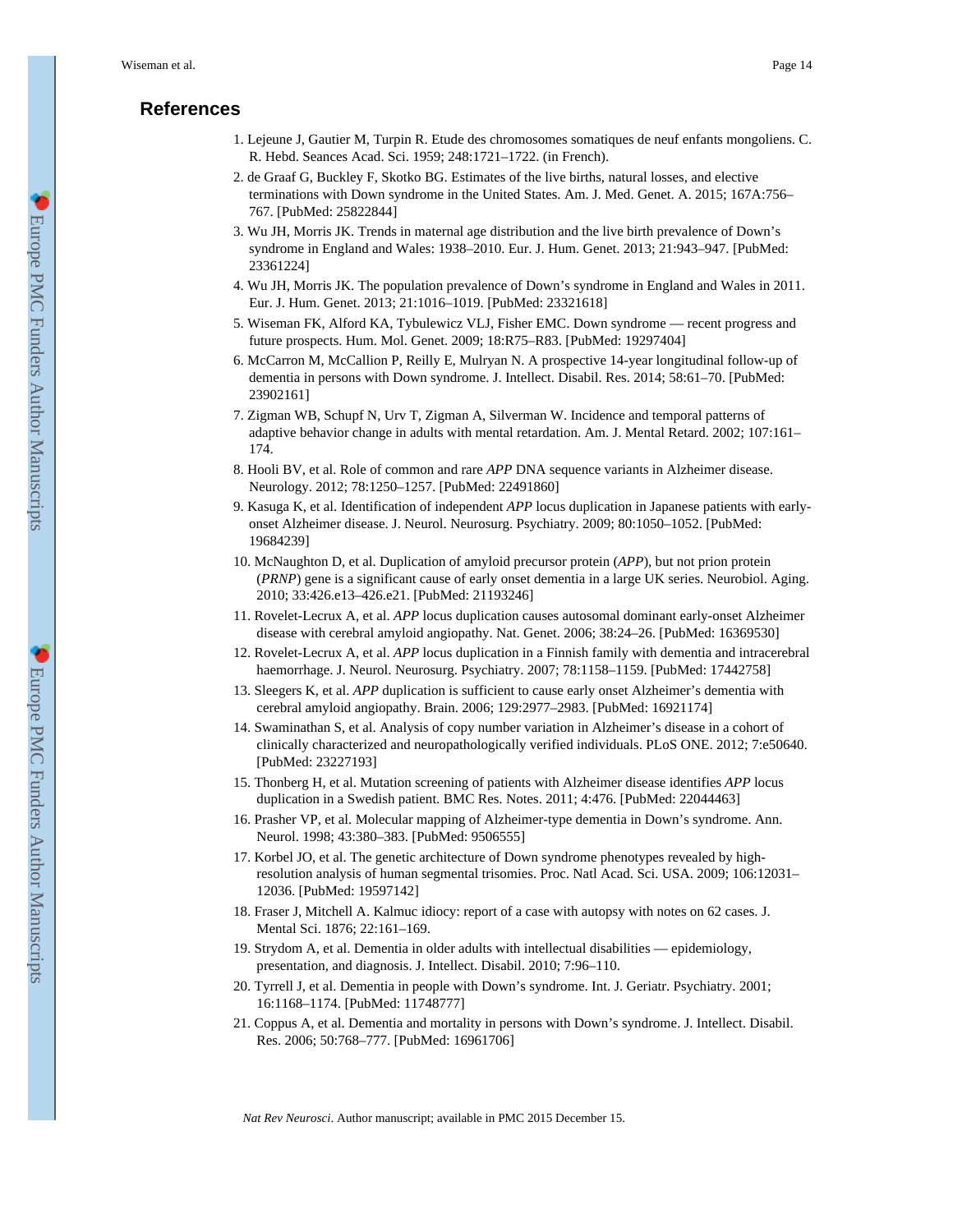- 22. Visser FE, Aldenkamp AP, vanHuffelen AC, Kuilman M, Overweg J. Prospective study of the prevalence of Alzheimer-type dementia in institutionalized individuals with Down syndrome. Am. J. Mental Retard. 1997; 101:400–412.
- 23. Krinsky-McHale SJ, et al. Successful aging in a 70-year-old man with Down syndrome: a case study. Intellect. Dev. Disabil. 2008; 46:215–228. [PubMed: 18578579]
- 24. Coppus AMW, et al. Early age at menopause is associated with increased risk of Dementia and mortality in women with Down syndrome. J. Alzheimers Dis. 2010; 19:545–550. [PubMed: 20110600]
- 25. Schupf N, et al. Onset of dementia is associated with age at menopause in women with Down's syndrome. Ann. Neurol. 2003; 54:433–438. [PubMed: 14520653]
- 26. Cosgrave MP, Tyrrell J, McCarron M, Gill M, Lawlor BA. Age at onset of dementia and age of menopause in women with Down's syndrome. J. Intellect. Disabil. Res. 1999; 43:461–465. [PubMed: 10622361]
- 27. Draheim CC, Geijer JR, Dengel DR. Comparison of intima-media thickness of the carotid artery and cardiovascular disease risk factors in adults with versus without the Down syndrome. Am. J. Cardiol. 2010; 106:1512–1516. [PubMed: 21059445]
- 28. Zigman WB, et al. Cholesterol level, statin use and Alzheimer's disease in adults with Down syndrome. Neurosci. Lett. 2007; 416:279–284. [PubMed: 17353095]
- 29. Ylaherttuala S, Luoma J, Nikkari T, Kivimaki T. Downs-syndrome and atherosclerosis. Atherosclerosis. 1989; 76:269–272. [PubMed: 2525042]
- 30. van de Louw J, Vorstenbosch R, Vinck L, Penning C, Evenhuis H. Prevalence of hypertension in adults with intellectual disability in the Netherlands. J. Intellect. Disabil. Res. 2009; 53:78–84. [PubMed: 19054271]
- 31. Stampfer MJ. Cardiovascular disease and Alzheimer's disease: common links. J. Internal Med. 2006; 260:211–223. [PubMed: 16918818]
- 32. Stern Y. Cognitive reserve in ageing and Alzheimer's disease. Lancet Neurol. 2012; 11:1006– 1012. [PubMed: 23079557]
- 33. Zigman WB, et al. Alzheimer's disease in adults with Down syndrome. Int. Rev. Res. Ment. Retard. 2008; 36:103–145. [PubMed: 19633729]
- 34. Margallo-Lana ML, et al. Fifteen-year follow-up of 92 hospitalized adults with Down's syndrome: incidence of cognitive decline, its relationship to age and neuropathology. J. Intellect. Disabil. Res. 2007; 51:463–477. [PubMed: 17493029]
- 35. Devenny DA, Krinsky-McHale SJ, Sersen G, Silverman WP. Sequence of cognitive decline in dementia in adults with Down's syndrome. J. Intellect. Disabil. Res. 2000; 44:654–665. [PubMed: 11115020]
- 36. Devenny DA, Zimmerli EJ, Kittler P, Krinsky-McHale SJ. Cued recall in early-stage dementia in adults with Down's syndrome. J. Intellect. Disabil. Res. 2002; 46:472–483. [PubMed: 12354318]
- 37. Krinsky-McHale SJ, Devenny DA, Silverman WP. Changes in explicit memory associated with early dementia in adults with Down's syndrome. J. Intellect. Disabil. Res. 2002; 46:198–208. [PubMed: 11896805]
- 38. Adams D, Oliver C. The relationship between acquired impairments of executive function and behaviour change in adults with Down syndrome. J. Intellect. Disabil. Res. 2010; 54:393–405. [PubMed: 20367747]
- 39. Ball SL, et al. Personality and behaviour changes mark the early stages of Alzheimer's disease in adults with Down's syndrome: findings from a prospective population-based study. Int. J. Geriatr. Psychiatry. 2006; 21:661–673. [PubMed: 16802281]
- 40. Ball SL, Holland AJ, Treppner P, Watson PC, Huppert FA. Executive dysfunction and its association with personality and behaviour changes in the development of Alzheimer's disease in adults with Down syndrome and mild to moderate learning disabilities. Br. J. Clin. Psychol. 2008; 47:1–29. [PubMed: 17681112]
- 41. Holland AJ, Hon J, Huppert FA, Stevens F. Incidence and course of dementia in people with Down's syndrome: findings from a population-based study. J. Intellect. Disabil. Res. 2000; 44:138–146. [PubMed: 10898377]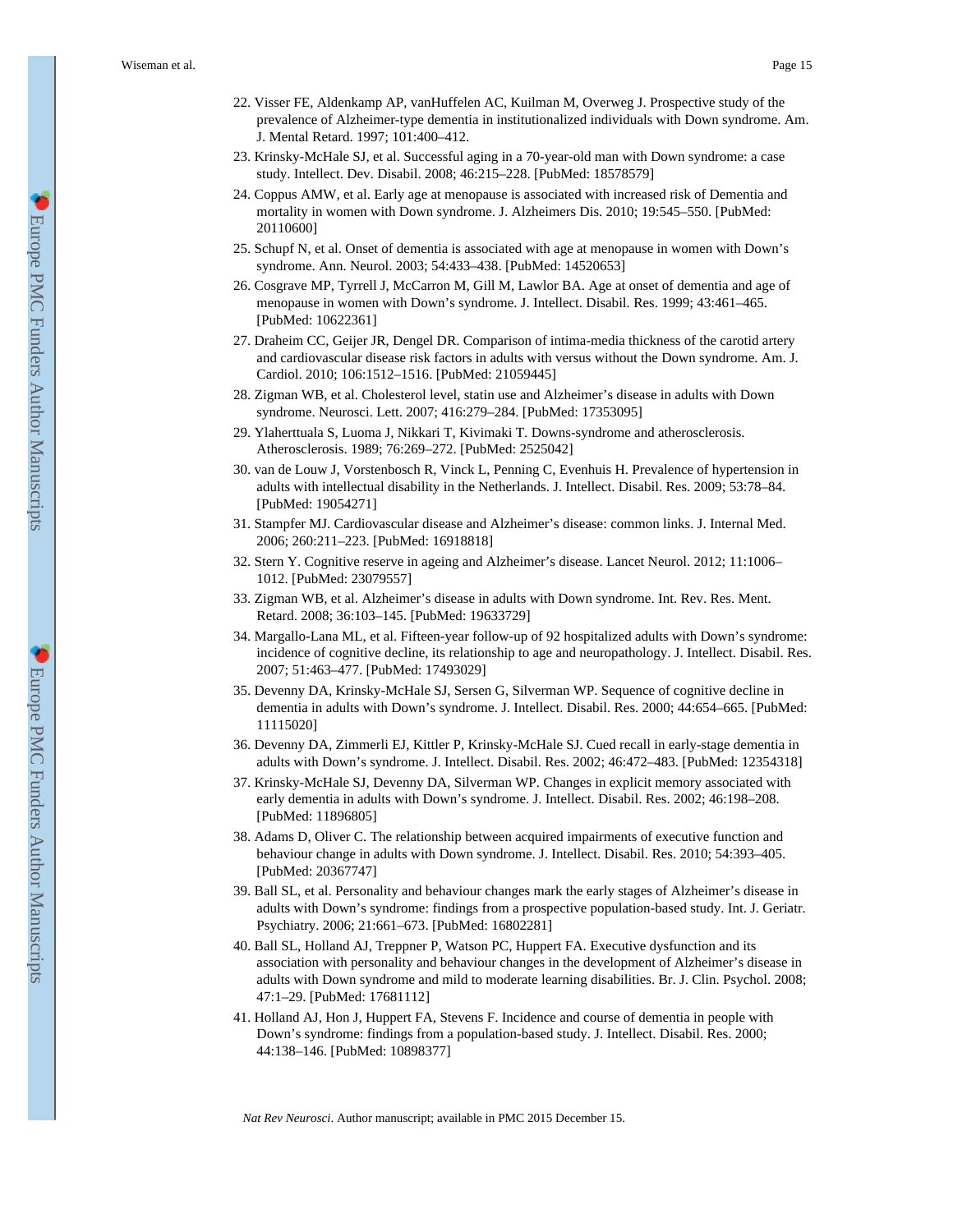- 42. Oliver C, Kalsy S, McQuillan S, Hall S. Behavioural excesses and deficits associated with dementia in adults who have Down syndrome. J. Appl. Res. Intellect. Disabil. 2011; 24:208–216.
- 43. Nelson LD, Orme D, Osann K, Lott IT. Neurological changes and emotional functioning in adults with Down Syndrome. J. Intellect. Disabil. Res. 2001; 45:450–456. [PubMed: 11679050]
- 44. Powell D, et al. Frontal white matter integrity in adults with Down syndrome with and without dementia. Neurobiol. Aging. 2014; 35:1562–1569. [PubMed: 24582640]
- 45. Jennings D, et al. Age dependence of brain ß-amyloid deposition in Down syndrome: an [ <sup>18</sup>F]florbetaben PET study. Neurology. 2015; 84:500–507. [PubMed: 25568295]
- 46. Masters MC, Morris JC, Roe CM. 'Noncognitive' symptoms of early Alzheimer disease: a longitudinal analysis. Neurology. 2015; 84:617–622. [PubMed: 25589671]
- 47. Wallon D, et al. The French series of autosomal dominant early onset Alzheimer's disease cases: mutation spectrum and cerebrospinal fluid biomarkers. J. Alzheimers Dis. 2012; 30:847–856. [PubMed: 22475797]
- 48. De Simone R, Puig XS, Gélisse P, Crespel A, Genton P. Senile myoclonic epilepsy: delineation of a common condition associated with Alzheimer's disease in Down syndrome. Seizure. 2010; 19:383–389. [PubMed: 20598585]
- 49. Moller JC, Hamer HM, Oertel WH, Rosenow F. Late-onset myoclonic epilepsy in Down's syndrome (LOMEDS). Seizure. 2001; 10:303–305. [PubMed: 11466028]
- 50. d'Orsi G, Specchio LM. Progressive myoclonus epilepsy in Down syndrome patients with dementia. J. Neurol. 2014; 261:1584–1597. [PubMed: 24893590]
- 51. Friedman D, Honig LS, Scarmeas N. Seizures and epilepsy in Alzheimer's disease. CNS Neurosci. Ther. 2012; 18:285–294. [PubMed: 22070283]
- 52. Vossel KA, et al. Seizures and epileptiform activity in the early stages of Alzheimer disease. JAMA Neurol. 2013; 70:1158–1166. [PubMed: 23835471]
- 53. Irizarry MC, et al. Incidence of new-onset seizures in mild to moderate Alzheimer disease. Arch. Neurol. 2012; 69:368–372. [PubMed: 22410444]
- 54. Lott IT, et al. Down syndrome and dementia: seizures and cognitive decline. J. Alzheimers Dis. 2012; 29:177–185. [PubMed: 22214782]
- 55. Crayton L, Oliver C, Holland A, Bradbury J, Hall S. The neuropsychological assessment of age related cognitive deficits in adults with Down's syndrome. J. Appl. Res. Intellect. Disabil. 1998; 11:255–272.
- 56. Dalton AJ, Mehta PD, Fedor BL, Patti PJ. Cognitive changes in memory precede those in praxis in aging persons with Down syndrome. J. Intellect. Dev. Disabil. 1999; 24:169–187.
- 57. Struwe F. Histopathologische Untersuchungen über Entstehung und Wesen der senile Plaques. Z. Gesamte Neurol. Psy. 1929; 122:291–307. (in German).
- 58. Glenner GG, Wong CW. Alzheimer's disease and Downs syndrome sharing of a unique cerebrovascular amyloid fibril protein. Biochem. Biophys. Res. Commun. 1984; 122:1131–1135. [PubMed: 6236805]
- 59. Goate A, et al. Segregation of a missense mutation in the amyloid precursor protein gene with familial Alzheimer's disease. Nature. 1991; 349:704–706. [PubMed: 1671712]
- 60. Hardy JA, Higgins GA. Alzheimer's disease the amyloid cascade hypothesis. Science. 1992; 256:184–185. [PubMed: 1566067]
- 61. Goedert M, Spillantini MG, Cairns NJ, Crowther RA. Tau proteins of Alzheimer paired helical filaments — abnormal phosphorylation of all 6 brain isoforms. Neuron. 1992; 8:159–168. [PubMed: 1530909]
- 62. Mann DMA. Alzheimer's disease and Down's syndrome. Histopathology. 1988; 13:125–137. [PubMed: 2971602]
- 63. Wisniewski HM, Rabe A. Discrepancy between Alzheimer-type neuropathology and dementia in persons with Down's syndrome. Ann. NY Acad. Sci. 1986; 477:247–260. [PubMed: 2949682]
- 64. Mann DMA. The pathological association between Down syndrome and Alzheimer's disease. Mech. Ageing Dev. 1988; 43:99–136. [PubMed: 2969441]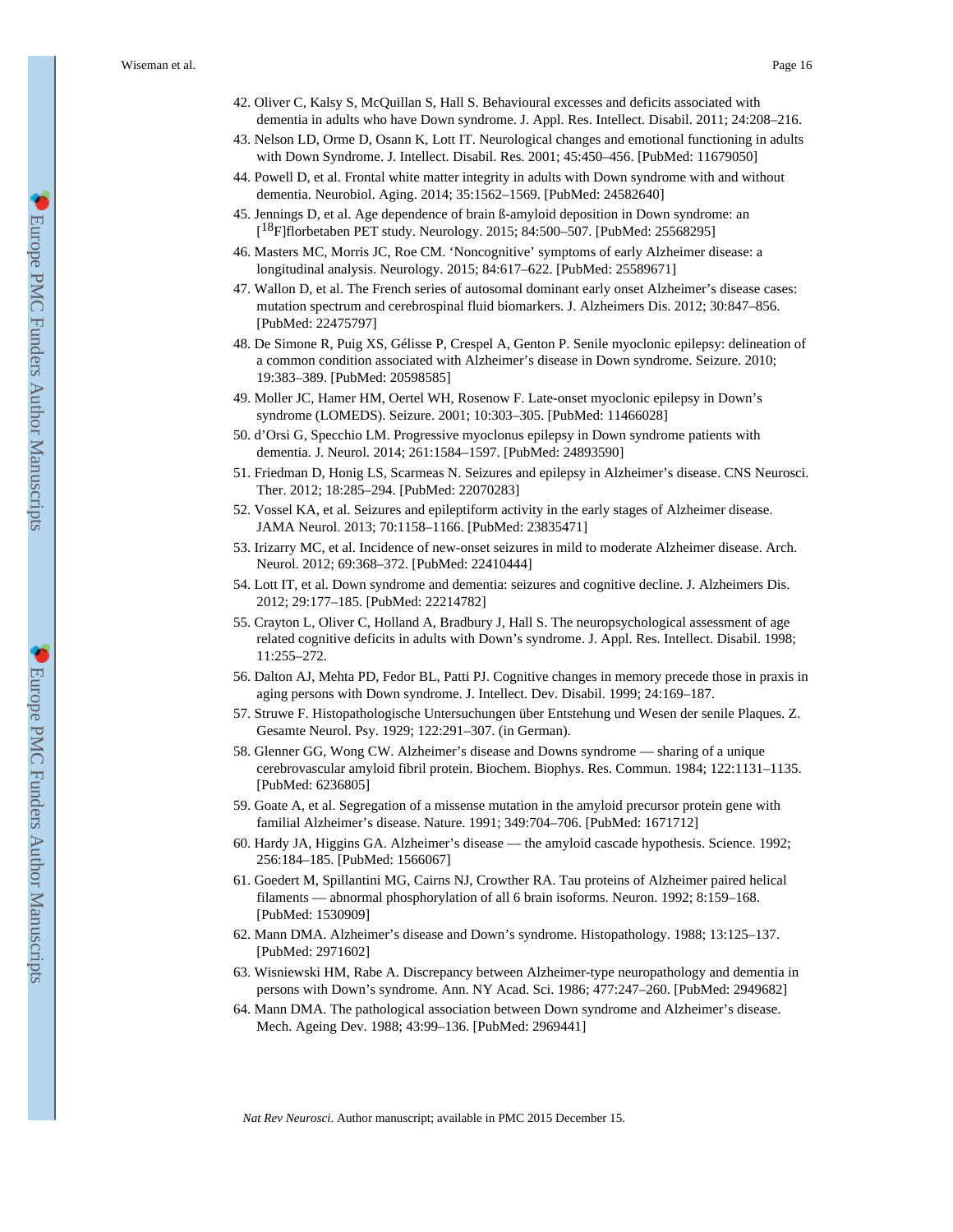- 65. Leverenz JB, Raskind MA. Early amyloid deposition in the medial temporal lobe of young Down syndrome patients: a regional quantitative analysis. Exp. Neurol. 1998; 150:296–304. [PubMed: 9527899]
- 66. Braak H, Braak E. Neuropathological staging of Alzheimer-related changes. Acta Neuropathol. 1991; 82:239–259. [PubMed: 1759558]
- 67. Egensperger R, et al. Reverse relationship between β-amyloid precursor protein and beta-amyloid peptide plaques in Down's syndrome versus sporadic/familial Alzheimer's disease. Acta Neuropathol. 1999; 97:113–118. [PubMed: 9928821]
- 68. Mann DMA, Yates PO, Marcyniuk B, Ravindra CR. Loss of neurons from cortical and subcortical areas in Down's syndrome patients at middle-age — quantitative comparisons with younger Down's patients and patients with Alzheimer's disease. J. Neurol. Sci. 1987; 80:79–89. [PubMed: 2956368]
- 69. Allsop D, Kidd M, Landon M, Tomlinson A. Isolated senile plaque cores in Alzheimer's disease and Down's syndrome show differences in morphology. J. Neurol. Neurosurg. Psychiatry. 1986; 49:886–892. [PubMed: 2943873]
- 70. Armstrong RA. Size frequency distributions of β-amyloid (4β) deposits: a comparative study of four neurodegenerative disorders. Folia Neuropathol. 2012; 50:240–249. [PubMed: 23023338]
- 71. Bero AW, et al. Neuronal activity regulates the regional vulnerability to amyloid-β deposition. Nat. Neurosci. 2011; 14:750–756. [PubMed: 21532579]
- 72. Gyure KA, Durham R, Stewart WF, Smialek JE, Troncoso JC. Intraneuronal Aβ-amyloid precedes development of amyloid plaques in Down syndrome. Arch. Pathol. Lab. Med. 2001; 125:489–492. [PubMed: 11260621]
- 73. Hirayama A, Horikoshi Y, Maeda M, Ito M, Takashima S. Characteristic developmental expression of amyloid β40, 42 and 43 in patients with Down syndrome. Brain Dev. 2003; 25:180– 185. [PubMed: 12689696]
- 74. Iwatsubo T, Mann DMA, Odaka A, Suzuki N, Ihara Y. Amyloid β protein (Aβ) deposition: Aβ42(43) precedes Aβ40 in Down syndrome. Ann. Neurol. 1995; 37:294–299. [PubMed: 7695229]
- 75. Mori C, et al. Intraneuronal Aβ42 accumulation in Down syndrome brain. Amyloid. 2002; 9:88– 102. [PubMed: 12440481]
- 76. Wegiel J, et al. Intraneuronal Aβ immunoreactivity is not a predictor of brain amyloidosis-β or neurofibrillary degeneration. Acta Neuropathol. 2007; 113:389–402. [PubMed: 17237937]
- 77. Wisniewski KE, Wisniewski HM, Wen GY. Occurrence of neuropathological changes and dementia of Alzheimer's disease in Down's syndrome. Ann. Neurol. 1985; 17:278–282. [PubMed: 3158266]
- 78. Wisniewski KE, Dalton AJ, Mclachlan DRC, Wen GY, Wisniewski HM. Alzheimer's disease in Down's syndrome: clinicopathologic studies. Neurology. 1985; 35:957–961. [PubMed: 3159974]
- 79. Burger PC, Vogel FS. The development of pathologic changes of Alzheimer's disease and senile dementia in patients with Down's syndrome. Am. J. Pathol. 1973; 73:457–476. [PubMed: 4271339]
- 80. Lemere CA, et al. Sequence of deposition of heterogeneous amyloid β-peptides and APO E in Down syndrome: implications for initial events in amyloid plaque formation. Neurobiol. Dis. 1996; 3:16–32. [PubMed: 9173910]
- 81. Ball MJ, Nuttall K. Neurofibrillary tangles, granulovacuolar degeneration, and neuron loss in Down syndrome: quantitative comparison with Alzheimer dementia. Ann. Neurol. 1980; 7:462– 465. [PubMed: 6446875]
- 82. Mann DMA, Esiri MM. The pattern of acquisition of plaques and tangles in the brains of patients under 50 years of age with Down's syndrome. J. Neurol. Sci. 1989; 89:169–179. [PubMed: 2522541]
- 83. Whalley LJ. The dementia of Down's syndrome and its relevance to etiological studies of Alzheimer's disease. Ann. NY Acad. Sci. 1982; 396:39–53. [PubMed: 6217776]
- 84. Ropper AH, Williams RS. Relationship between plaques, tangles, and dementia in Down syndrome. Neurology. 1980; 30:639–644. [PubMed: 6446047]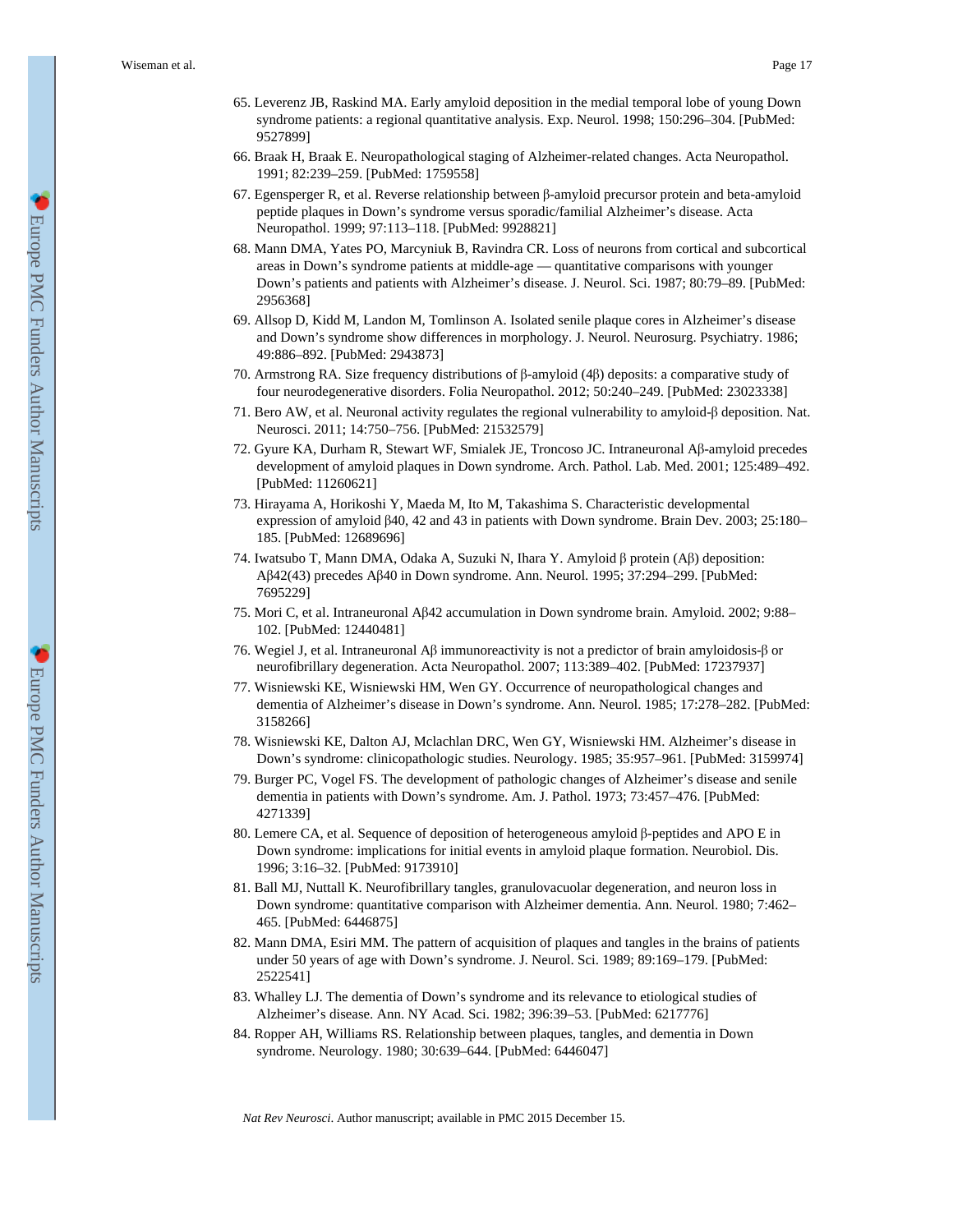- 85. Godridge H, Reynolds GP, Czudek C, Calcutt NA, Benton M. Alzheimer-like neurotransmitter deficits in adult Down's syndrome brain tissue. J. Neurol. Neurosurg. Psychiatry. 1987; 50:775– 778. [PubMed: 2440994]
- 86. Murphy GM, et al. Antigenic profile of plaques and neurofibrillary tangles in the amygdala in Down's syndrome: a comparison with Alzheimer's disease. Brain Res. 1990; 537:102–108. [PubMed: 1707726]
- 87. Motte J, Williams RS. Age-related-changes in the density and morphology of plaques and neurofibrillary tangles in Down syndrome brain. Acta Neuropathol. 1989; 77:535–546. [PubMed: 2524150]
- 88. Head E, et al. Parallel compensatory and pathological events associated with Tau pathology in middle aged individuals with Down syndrome. J. Neuropathol. Exp. Neurol. 2003; 62:917–926. [PubMed: 14533781]
- 89. Serrano-Pozo A, Frosch MP, Masliah E, Hyman BT. Neuropathological alterations in Alzheimer disease. Cold Spring Harb. Perspect. Med. 2011; 1:a006189. [PubMed: 22229116]
- 90. Mann DMA. Cerebral amyloidosis, aging and Alzheimer's disease: a contribution from studies on Down's syndrome. Neurobiol. Aging. 1989; 10:397–399. [PubMed: 2530459]
- 91. Evenhuis HM. The natural history of dementia in Down's syndrome. Arch. Neurol. 1990; 47:263– 267. [PubMed: 2138013]
- 92. McCarron MO, Nicoll JAR, Graham DI. A quartet of Down's syndrome, Alzheimer's disease, cerebral amyloid angiopathy, and cerebral haemorrhage: interacting genetic risk factors. J. Neurol. Neurosurg. Psychiatry. 1998; 65:405–406. [PubMed: 9728967]
- 93. Mendel T, Bertrand E, Szpak GM, Stepien T, Wierzba-Bobrowicz T. Cerebral amyloid angiopathy as a cause of an extensive brain hemorrhage in adult patient with Down's syndrome — a case report. Folia Neuropathol. 2010; 48:206–211. [PubMed: 20925005]
- 94. Naito KS, Sekijima Y, Ikeda SI. Cerebral amyloid angiopathy-related hemorrhage in a middleaged patient with Down's syndrome. Amyloid. 2008; 15:275–277. [PubMed: 19065301]
- 95. Donahue JE, Khurana JS, Adelman LS. Intracerebral hemorrhage in two patients with Down's syndrome and cerebral amyloid angiopathy. Acta Neuropathol. 1998; 95:213–216. [PubMed: 9498059]
- 96. Handen BL, et al. Imaging brain amyloid in nondemented young adults with Down syndrome using Pittsburgh compound B. Alzheimers Dement. 2012; 8:496–501. [PubMed: 23102120]
- 97. Nelson LD, et al. Positron emission tomography of brain β-amyloid and Tau levels in adults with Down syndrome. Arch. Neurol. 2011; 68:768–774. [PubMed: 21670401]
- 98. Matveev SV, et al. A distinct subfraction of  $\beta \beta$  is responsible for the high-affinity Pittsburgh compound B-binding site in Alzheimer's disease brain. J. Neurochem. 2014; 131:356–368. [PubMed: 24995708]
- 99. Hartley SL, et al. Cognitive functioning in relation to brain amyloid-β in healthy adults with Down syndrome. Brain. 2014; 137:2556–2563. [PubMed: 24993958]
- 100. Landt J, et al. Using positron emission tomography and carbon 11-labeled Pittsburgh compound B to image brain fibrillar β-amyloid in adults with Down syndrome safety, acceptability, and feasibility. Arch. Neurol. 2011; 68:890–896. [PubMed: 21403005]
- 101. Lippa CF, et al. Transactive response DNA-binding protein 43 burden in familial Alzheimer disease and Down syndrome. Arch. Neurol. 2009; 66:1483–1488. [PubMed: 20008652]
- 102. Davidson YS, et al. TDP-43 pathological changes in early onset familial and sporadic Alzheimer's disease, late onset Alzheimer's disease and Down's syndrome: association with age, hippocampal sclerosis and clinical phenotype. Acta Neuropathol. 2011; 122:703-713. [PubMed: 21968532]
- 103. Gibb WRG, Mountjoy CQ, Mann DMA, Lees AJ. A pathological study of the association between Lewy body disease and Alzheimer's disease. J. Neurol. Neurosurg. Psychiatry. 1989; 52:701–708. [PubMed: 2545826]
- 104. Prasher VP, Airuehia E, Carey M. The first confirmed case of Down syndrome with dementia with Lewy bodies. J. Appl. Res. Intellect. Disabil. 2010; 23:296–300.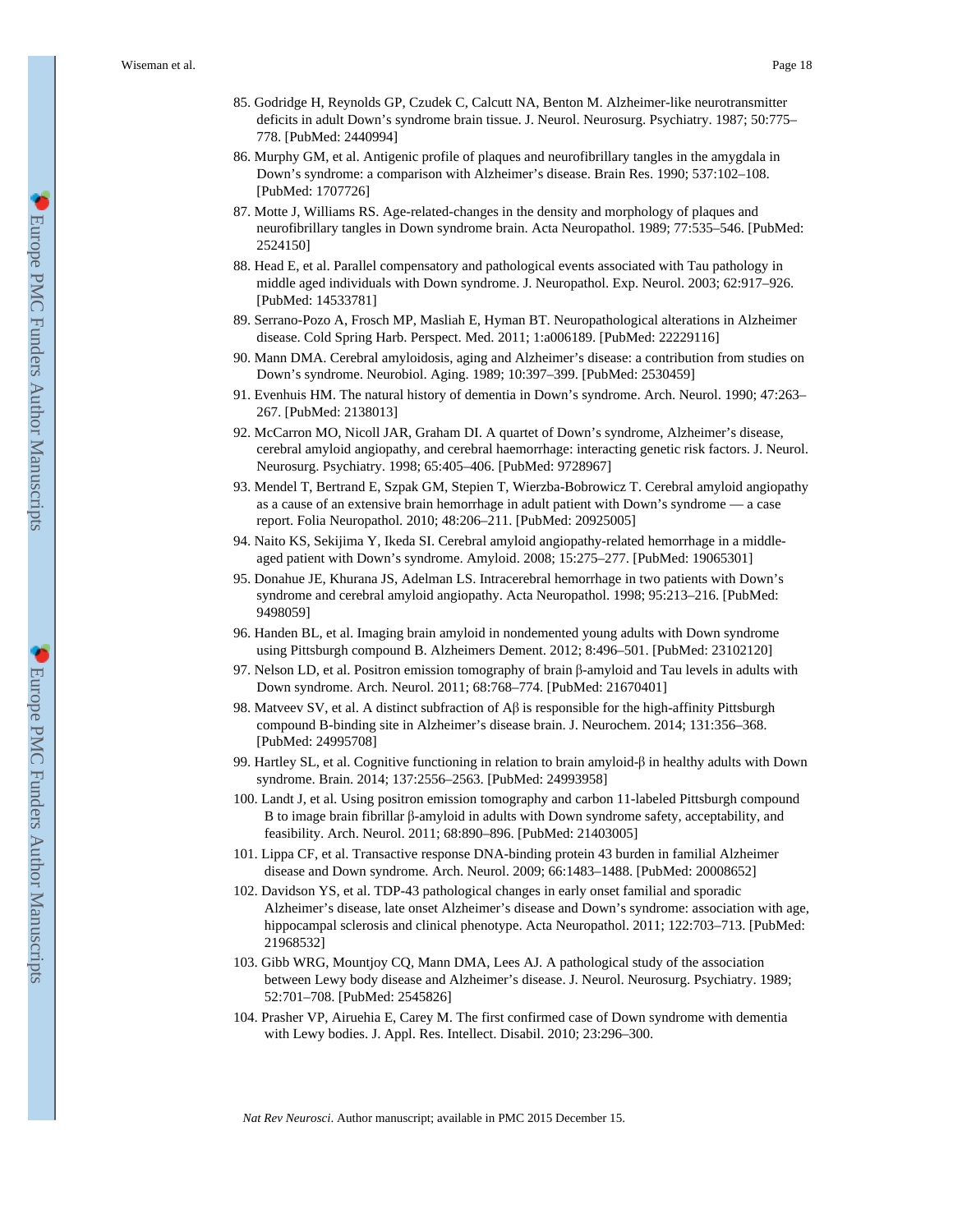- 105. Cataldo AM, et al. Aβ localization in abnormal endosomes: association with earliest Aβ elevations in AD and Down syndrome. Neurobiol. Aging. 2004; 25:1263–1272. [PubMed: 15465622]
- 106. Lambert JC, et al. Meta-analysis of 74,046 individuals identifies 11 new susceptibility loci for Alzheimer's disease. Nat. Genet. 2013; 45:1452–1458. [PubMed: 24162737]
- 107. Hooli BV, et al. Rare autosomal copy number variations in early-onset familial Alzheimer's disease. Mol. Psychiatry. 2014; 19:676–681. [PubMed: 23752245]
- 108. Llado A, et al. Large *APP* locus duplication in a sporadic case of cerebral haemorrhage. Neurogenetics. 2014; 15:145–149. [PubMed: 24691562]
- 109. Cabrejo L, et al. Phenotype associated with *APP* duplication in five families. Brain. 2006; 129:2966–2976. [PubMed: 16959815]
- 110. Noebels J. A perfect storm: converging paths of epilepsy and Alzheimer's dementia intersect in the hippocampal formation. Epilepsia. 2011; 52:39–46. [PubMed: 21214538]
- 111. Griffiths-Jones S. The microRNA registry. Nucleic Acids Res. 2004; 32:D109–D111. [PubMed: 14681370]
- 112. Vilardell M, et al. Meta-analysis of heterogeneous Down syndrome data reveals consistent genome-wide dosage effects related to neurological processes. BMC Genomics. 2011; 12:229. [PubMed: 21569303]
- 113. Letourneau A, et al. Domains of genome-wide gene expression dysregulation in Down's syndrome. Nature. 2014; 508:345–350. [PubMed: 24740065]
- 114. Horvath S, et al. Accelerated epigenetic aging in Down syndrome. Aging Cell. 2015; 14:491–495. [PubMed: 25678027]
- 115. Cheon MS, Dierssen M, Kim SH, Lubec G. Protein expression of BACE1, BACE2 and APP in Down syndrome brains. Amino Acids. 2008; 35:339–343. [PubMed: 18163181]
- 116. Choi JHK, et al. Age-dependent dysregulation of brain amyloid precursor protein in the Ts65Dn Down syndrome mouse model. J. Neurochem. 2009; 110:1818–1827. [PubMed: 19619138]
- 117. Seo H, Isacson O. Abnormal APP, cholinergic and cognitive function in Ts65Dn Down's model mice. Exp. Neurol. 2005; 193:469–480. [PubMed: 15869949]
- 118. Teller JK, et al. Presence of soluble amyloid β-peptide precedes amyloid plaque formation in Down's syndrome. Nat. Med. 1996; 2:93–95. [PubMed: 8564851]
- 119. Busciglio J, et al. Altered metabolism of the amyloid β precursor protein is associated with mitochondrial dysfunction in Down's syndrome. Neuron. 2002; 33:677–688. [PubMed: 11879646]
- 120. Govoni S, et al. Fibroblasts of patients affected by Down's syndrome oversecrete amyloid precursor protein and are hyporesponsive to protein kinase C stimulation. Neurology. 1996; 47:1069–1075. [PubMed: 8857747]
- 121. Murray A, Letourneau A, Canzonetta C. Isogenic induced pluripotent stem cell lines from an adult with mosaic Down syndrome model accelerated neuronal ageing and neurodegeneration. Stem Cells. 2015; 33:2077–2084. [PubMed: 25694335]
- 122. Shi YC, et al. A human stem cell model of early Alzheimer's disease pathology in Down syndrome. Sci. Transl. Med. 2012; 4:124ra29.
- 123. Wolvetang EW, et al. The chromosome 21 transcription factor ETS2 transactivates the β-*APP*  promoter: implications for Down syndrome. Biochim. Biophys. Acta. 2003; 1628:105–110. [PubMed: 12890557]
- 124. Dorval V, Mazzella MJ, Mathews PM, Hay RT, Fraser PE. Modulation of Aβ generation by small ubiquitin-like modifiers does not require conjugation to target proteins. Biochem. J. 2007; 404:309–316. [PubMed: 17346237]
- 125. Li YH, et al. Positive and negative regulation of APP amyloidogenesis by sumoylation. Proc. Natl Acad. Sci. USA. 2003; 100:259–264. [PubMed: 12506199]
- 126. Ryoo SR, et al. Dual-specificity tyrosine(Y)-phosphorylation regulated kinase 1A-mediated phosphorylation of amyloid precursor protein: evidence for a functional link between Down syndrome and Alzheimer's disease. J. Neurochem. 2008; 104:1333–1344. [PubMed: 18005339]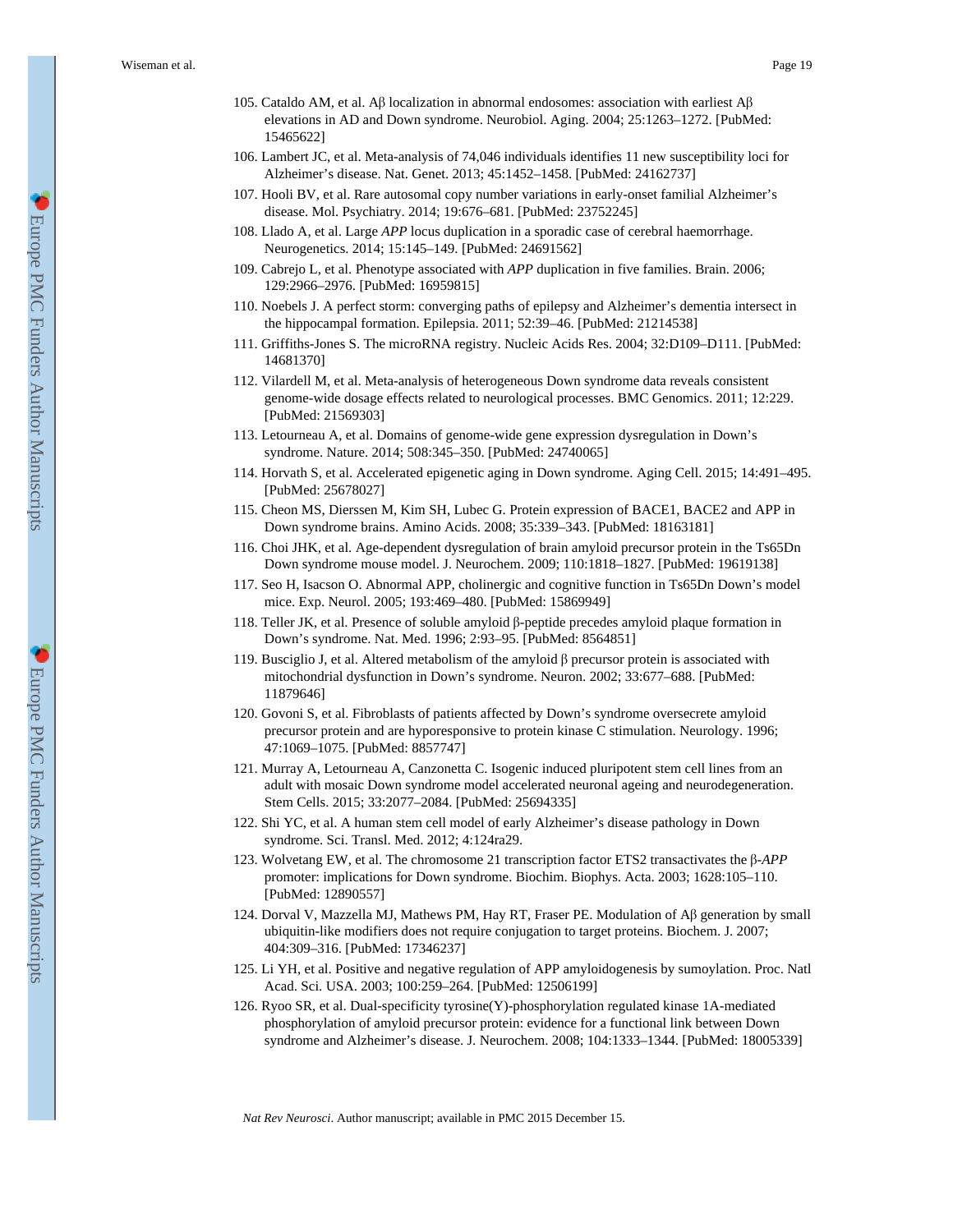- 127. Wang X, et al. Sorting nexin 27 regulates Aβ production through modulating γ-secretase activity. Cell Rep. 2014; 9:1023–1033. [PubMed: 25437557]
- 128. Mok KY, et al. Polymorphisms in BACE2 may affect the age of onset Alzheimer's dementia in Down syndrome. Neurobiol. Aging. 2014; 35:1513.e1–1513.e5. [PubMed: 24462566]
- 129. Sun XL, He GQ, Song WH. BACE2, as a novel APP θ-secretase, is not responsible for the pathogenesis of Alzheimer's disease in Down syndrome. FASEB J. 2006; 20:1369–1376. [PubMed: 16816112]
- 130. Azkona G, Levannon D, Groner Y, Dierssen M. *In vivo* effects of APP are not exacerbated by BACE2 co-overexpression: behavioural characterization of a double transgenic mouse model. Amino Acids. 2010; 39:1571–1580. [PubMed: 20596738]
- 131. Holler CJ, et al. BACE2 expression increases in human neurodegenerative disease. Am. J. Pathol. 2012; 180:337–350. [PubMed: 22074738]
- 132. Patel A, et al. Association of variants within APOE, SORL1, RUNX1, BACE1 and ALDH18A1 with dementia in Alzheimer's disease in subjects with Down syndrome. Neurosci. Lett. 2011; 487:144–148. [PubMed: 20946940]
- 133. Prasher VP, et al. Significant effect of APOE epsilon 4 genotype on the risk of dementia in Alzheimer's disease and mortality in persons with Down syndrome. Int. J. Geriatr. Psychiatry. 2008; 23:1134–1140. [PubMed: 18464295]
- 134. Deb S, et al. APOE epsilon 4 influences the manifestation of Alzheimer's disease in adults with Down's syndrome. Br. J. Psychiatry. 2000; 176:468–472. [PubMed: 10912224]
- 135. Coppus AMW, et al. The impact of apolipoprotein E on dementia in persons with Down's syndrome. Neurobiol. Aging. 2008; 29:828–835. [PubMed: 17250929]
- 136. Schupf N, et al. Onset of dementia is associated with apolipoprotein E epsilon 4 in Down's syndrome. Ann. Neurol. 1996; 40:799–801. [PubMed: 8957023]
- 137. Hyman BT, et al. Quantitative analysis of senile plaques in Alzheimer disease: observation of lognormal size distribution and molecular epidemiology of differences associated with apolipoprotein E genotype and trisomy 21 (Down syndrome). Proc. Natl Acad. Sci. USA. 1995; 92:3586–3590. [PubMed: 7724603]
- 138. Royston MC, et al. Apolipoprotein-e epsilon-2 allele promotes longevity and protects patients with Down's syndrome from dementia. Neuroreport. 1994; 5:2583–2585. [PubMed: 7696609]
- 139. Jones EL, et al. Evidence that PICALM affects age at onset of Alzheimer's dementia in Down syndrome. Neurobiol. Aging. 2013; 34:2441.e1–2441.e5. [PubMed: 23601808]
- 140. Lee JH, et al. Association between genetic variants in sortilin-related receptor 1 (SORL1) and Alzheimer's disease in adults with Down syndrome. Neurosci. Lett. 2007; 425:105–109. [PubMed: 17826910]
- 141. Salehi A, et al. Increased App expression in a mouse model of Down's syndrome disrupts NGF transport and causes cholinergic neuron degeneration. Neuron. 2006; 51:29–42. [PubMed: 16815330]
- 142. Torroja L, Chu H, Kotovsky I, White K. Neuronal overexpression of APPL, the *Drosophila*  homologue of the amyloid precursor protein (APP), disrupts axonal transport. Curr. Biol. 1999; 9:489–492. [PubMed: 10322116]
- 143. Jiang Y, et al. Alzheimer's-related endosome dysfunction in Down syndrome is Aβ-independent but requires APP and is reversed by BACE-1 inhibition. Proc. Natl Acad. Sci. USA. 2010; 107:1630–1635. [PubMed: 20080541]
- 144. Barbosa S, Pratte D, Schwarz H, Pipkorn R, Singer-Kruger B. Oligomeric Dop1p is part of the endosomal Neo1p–Ysl2p–Arl1p membrane remodeling complex. Traffic. 2010; 11:1092–1106. [PubMed: 20477991]
- 145. Swaminathan S, et al. Analysis of copy number variation in Alzheimer's disease: the NIA-LOAD/NCRAD family study. Curr. Alzheimer Res. 2012; 9:801–814. [PubMed: 22486522]
- 146. Chapman J, et al. A genome-wide study shows a limited contribution of rare copy number variants to Alzheimer's disease risk. Hum. Mol. Genet. 2013; 22:816–824. [PubMed: 23148125]
- 147. Yang DS, et al. Reversal of autophagy dysfunction in the TgCRND8 mouse model of Alzheimer's disease ameliorates amyloid pathologies and memory deficits. Brain. 2011; 134:258–277. [PubMed: 21186265]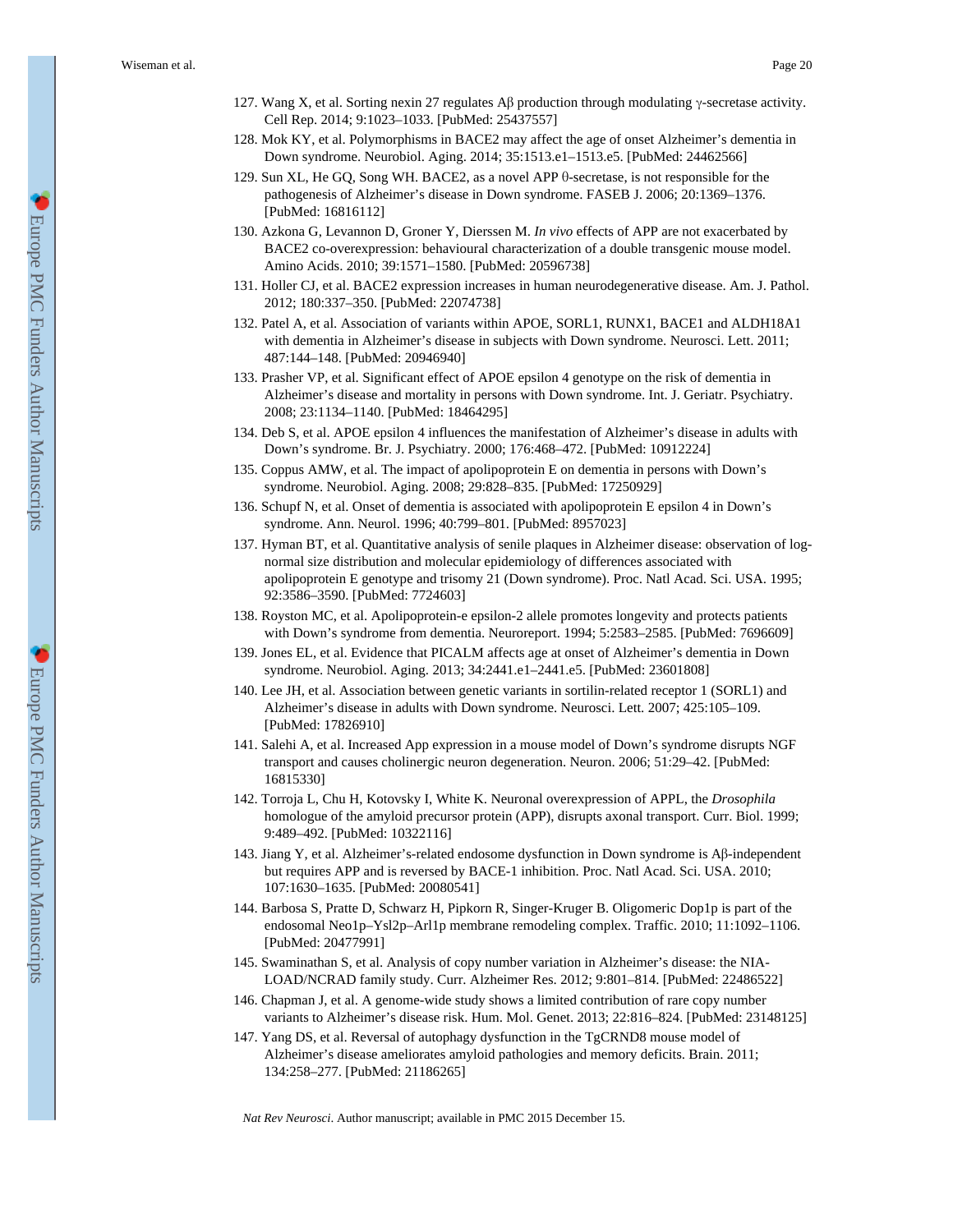- 148. Cossec JC, et al. Trisomy for synaptojanin1 in Down syndrome is functionally linked to the enlargement of early endosomes. Hum. Mol. Genet. 2012; 21:3156–3172. [PubMed: 22511594]
- 149. McIntire LBJ, et al. Reduction of synaptojanin 1 ameliorates synaptic and behavioral impairments in a mouse model of Alzheimer's disease. J. Neurosci. 2012; 32:15271–15276. [PubMed: 23115165]
- 150. Zhu L, et al. Reduction of synaptojanin 1 accelerates Aβ clearance and attenuates cognitive deterioration in an Alzheimer mouse model. J. Biol. Chem. 2013; 288:32050–32063. [PubMed: 24052255]
- 151. Busciglio J, Yankner BA. Apoptosis and increased generation of reactive oxygen species in Down's syndrome neurons *in vitro*. Nature. 1995; 378:776–779. [PubMed: 8524410]
- 152. Shukkur EA, et al. Mitochondrial dysfunction and tau hyperphosphorylation in Ts1Cje, a mouse model for Down syndrome. Hum. Mol. Genet. 2006; 15:2752–2762. [PubMed: 16891409]
- 153. Phillips AC, et al. Defective mitochondrial function *in vivo* in skeletal muscle in adults with Down's syndrome: a 31P-MRS study. PLoS ONE. 2013; 8:e84031. [PubMed: 24391872]
- 154. Weick JP, et al. Deficits in human trisomy 21 iPSCs and neurons. Proc. Natl Acad. Sci. USA. 2013; 110:9962–9967. [PubMed: 23716668]
- 155. Zigman WB. Atypical aging in Down syndrome. Dev. Disabil. Res. Rev. 2013; 18:51–67. [PubMed: 23949829]
- 156. Picard M, Mcewen BS. Mitochondria impact brain function and cognition. Proc. Natl Acad. Sci. USA. 2014; 111:7–8. [PubMed: 24367081]
- 157. Lott IT, et al. Down syndrome and dementia: a randomized, controlled trial of antioxidant supplementation. Am. J. Med. Genet. A. 2011; 155A:1939–1948. [PubMed: 21739598]
- 158. Carlson GA, et al. Genetic modification of the phenotypes produced by amyloid precursor protein overexpression in transgenic mice. Hum. Mol. Genet. 1997; 6:1951–1959. [PubMed: 9302276]
- 159. Murakami K, et al. SOD1 (copper/zinc superoxide dismutase) deficiency drives amyloid β protein oligomerization and memory loss in mouse model of Alzheimer disease. J. Biol. Chem. 2011; 286:44557–44568. [PubMed: 22072713]
- 160. Zis P, Dickinson M, Shende S, Walker Z, Strydom A. Oxidative stress and memory decline in adults with Down syndrome: longitudinal study. J. Alzheimers Dis. 2012; 31:277–283. [PubMed: 22561328]
- 161. deHaan JB, et al. Elevation in the ratio of Cu/Zn-superoxide dismutase to glutathione peroxidase activity induces features of cellular senescence and this effect is mediated by hydrogen peroxide. Hum. Mol. Genet. 1996; 5:283–292. [PubMed: 8824885]
- 162. Anderson JS, et al. Abnormal brain synchrony in Down syndrome. Neuroimage Clin. 2013; 2:703–715. [PubMed: 24179822]
- 163. Belichenko PV, et al. Excitatory-inhibitory relationship in the fascia dentata in the Ts65Dn mouse model of down syndrome. J. Comp. Neurol. 2008; 512:453–466. [PubMed: 19034952]
- 164. Fernandez F, et al. Pharmacotherapy for cognitive impairment in a mouse model of Down syndrome. Nat. Neurosci. 2007; 10:411–413. [PubMed: 17322876]
- 165. Schmidt-Sidor B, Wisniewski KE, Shepard TH, Sersen EA. Brain growth in Down syndrome subjects 15 to 22 weeks of gestational age and birth to 60 months. Clin. Neuropathol. 1990; 9:181–190. [PubMed: 2146054]
- 166. Takashima S, Becker LE, Armstrong DL, Chan F. Abnormal neuronal development in the visual cortex of the human fetus and infant with down's syndrome. A quantitative and qualitative Golgi study. Brain Res. 1981; 225:1–21. [PubMed: 6457667]
- 167. Adorno M, et al. Usp16 contributes to somatic stem-cell defects in Down's syndrome. Nature. 2013; 501:380–384. [PubMed: 24025767]
- 168. Canzonetta C, et al. DYRK1A-dosage imbalance perturbs NRSF/REST levels, deregulating pluripotency and embryonic stem cell fate in Down syndrome. Am. J. Hum. Genet. 2008; 83:388–400. [PubMed: 18771760]
- 169. Hibaoui Y, et al. Modelling and rescuing neurodevelopmental defect of Down syndrome using induced pluripotent stem cells from monozygotic twins discordant for trisomy 21. EMBO Mol. Med. 2014; 6:259–277. [PubMed: 24375627]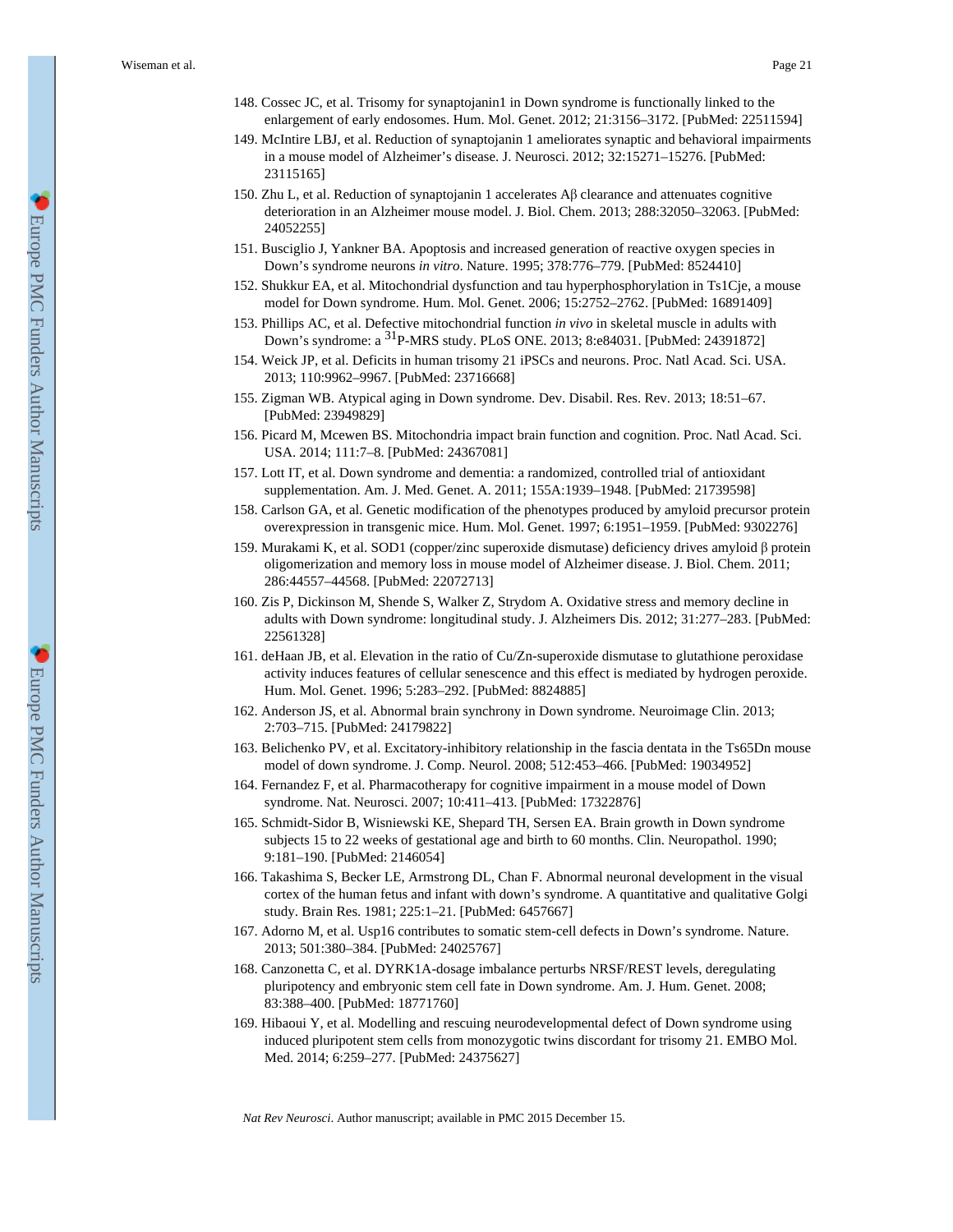- 170. Chang KT, Min KT. Upregulation of three *Drosophila* homologs of human chromosome 21 genes alters synaptic function: implications for Down syndrome. Proc. Natl Acad. Sci. USA. 2009; 106:17117–17122. [PubMed: 19805187]
- 171. Cvetkovska V, Hibbert AD, Emran F, Chen BE. Overexpression of Down syndrome cell adhesion molecule impairs precise synaptic targeting. Nat. Neurosci. 2013; 16:677–682. [PubMed: 23666178]
- 172. Wang BP, et al. The amyloid precursor protein controls adult hippocampal neurogenesis through GABAergic interneurons. J. Neurosci. 2014; 34:13314–13325. [PubMed: 25274811]
- 173. Nicolas M, Hassan BA. Amyloid precursor protein and neural development. Development. 2014; 141:2543–2548. [PubMed: 24961795]
- 174. Ma'ayan A, Gardiner KJ, Iyengar R. The cognitive phenotype of Down syndrome: insights from intracellular network analysis. NeuroRx. 2006; 3:396–406. [PubMed: 16815222]
- 175. Drewes G, et al. Dephosphorylation of Tau-protein and Alzheimer paired helical filaments by calcineurin and phosphatase-2A. Febs Lett. 1993; 336:425–432. [PubMed: 8282105]
- 176. Liu F, et al. Overexpression of Dyrk1A contributes to neurofibrillary degeneration in Down syndrome. FASEB J. 2008; 22:3224–3233. [PubMed: 18509201]
- 177. Woods YL, et al. The kinase DYRK phosphorylates protein-synthesis initiation factor eIF2Bepsilon at Ser<sup>539</sup> and the microtubule-associated protein tau at Thr<sup>212</sup>: potential role for DYRK as a glycogen synthase kinase 3-priming kinase. Biochem. J. 2001; 355:609–615. [PubMed: 11311121]
- 178. Dowjat WK, et al. Trisomy-driven overexpression of DYRK1A kinase in the brain of subjects with Down syndrome. Neurosci. Lett. 2007; 413:77–81. [PubMed: 17145134]
- 179. Shi J, et al. Increased dosage of Dyrk1A alters alternative splicing factor (ASF)-regulated alternative splicing of Tau in Down syndrome. J. Biol. Chem. 2008; 283:28660–28669. [PubMed: 18658135]
- 180. Wegiel J, et al. Link between DYRK1A overexpression and several-fold enhancement of neurofibrillary degeneration with 3-repeat Tau protein in Down syndrome. J. Neuropathol. Exp. Neurol. 2011; 70:36–50. [PubMed: 21157379]
- 181. Moore S, et al. APP metabolism regulates Tau protestasis in human cerebral cortex neurons. Cell Rep. 2015; 11:689–696. [PubMed: 25921538]
- 182. Lu T, et al. REST and stress resistance in ageing and Alzheimer's disease. Nature. 2014; 507:448–454. [PubMed: 24670762]
- 183. Kimura R, et al. The *DYRK1A* gene, encoded in chromosome 21 Down syndrome critical region, bridges between β-amyloid production and tau phosphorylation in Alzheimer disease. Hum. Mol. Genet. 2007; 16:15–23. [PubMed: 17135279]
- 184. Vazquez-Higuera JL, et al. DYRK1A genetic variants are not linked to Alzheimer's disease in a Spanish case-control cohort. BMC Med. Genet. 2009; 10:129. [PubMed: 19995442]
- 185. Cooper SA, et al. Toward onset prevention of cognitive decline in adults with Down syndrome (the TOP-COG study): study protocol for a randomized controlled trial. Trials. 2014; 15:202. [PubMed: 24888381]
- 186. Phillips MC. Molecular mechanisms of cellular cholesterol efflux. J. Biol. Chem. 2014; 289:24020–24029. [PubMed: 25074931]
- 187. Kim WS, et al. Role of ABCG1 and ABCA1 in regulation of neuronal cholesterol efflux to apolipoprotein E discs and suppression of amyloid-β peptide generation. J. Biol. Chem. 2007; 282:2851–2861. [PubMed: 17121837]
- 188. Tansley GH, et al. The cholesterol transporter ABCG1 modulates the subcellular distribution and proteolytic processing of β-amyloid precursor protein. J. Lipid Res. 2007; 48:1022–1034. [PubMed: 17293612]
- 189. Burgess BL, et al. ABCG1 influences the brain cholesterol biosynthetic pathway but does not affect amyloid precursor protein or apolipoprotein E metabolism *in vivo*. J. Lipid Res. 2008; 49:1254–1267. [PubMed: 18314463]
- 190. Perry VH, Holmes C. Microglial priming in neurodegenerative disease. Nat. Rev. Neurol. 2014; 10:217–224. [PubMed: 24638131]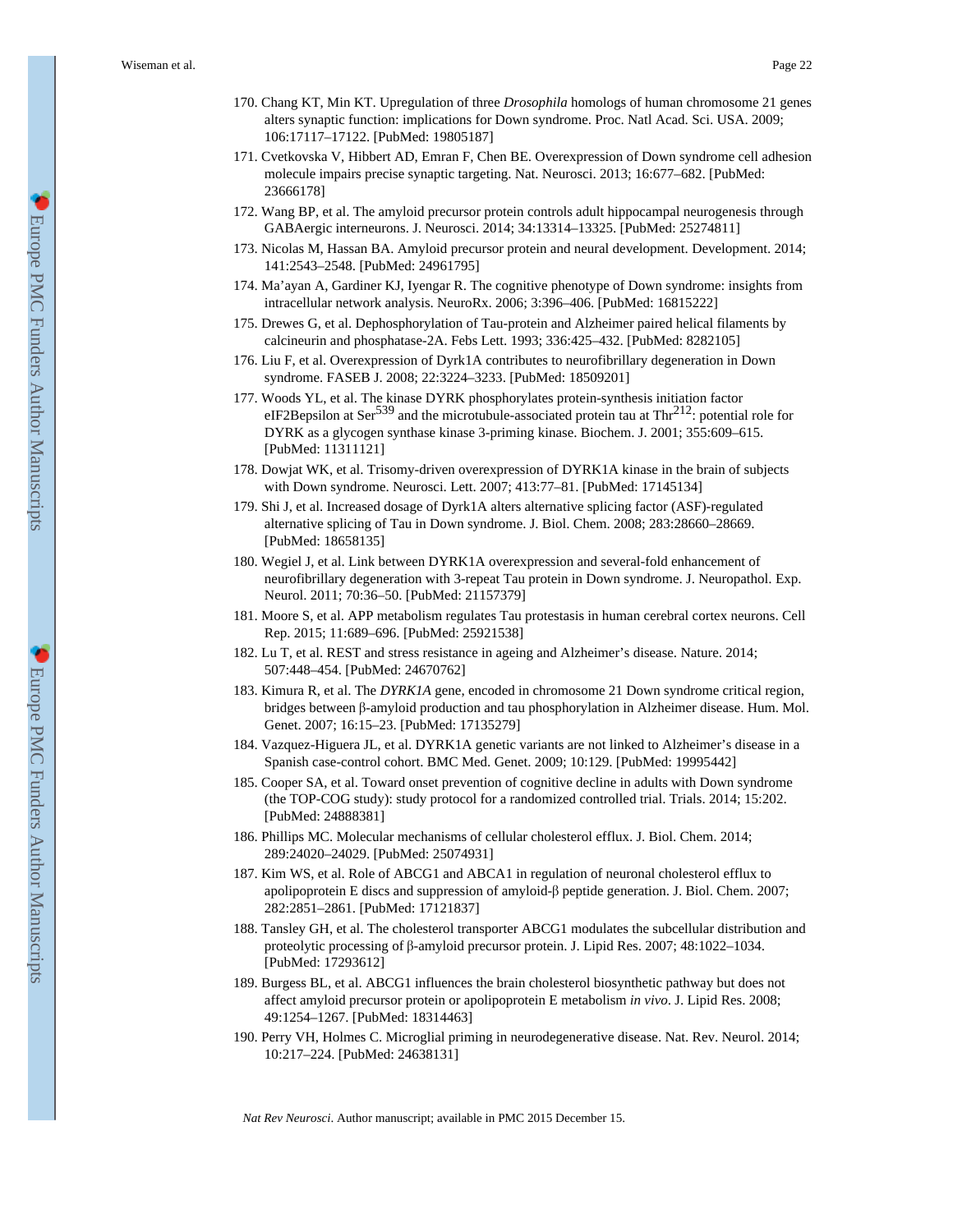- 191. Wilcock DM, Griffin WST. Down's syndrome, neuroinflammation, and Alzheimer neuropathogenesis. J. Neuroinflammation. 2013; 10:84. [PubMed: 23866266]
- 192. Griffin WST, et al. Brain interleukin 1 and S-100 immunoreactivity are elevated in Down syndrome and Alzheimer disease. Proc. Natl Acad. Sci. USA. 1989; 86:7611–7615. [PubMed: 2529544]
- 193. Naude PJW, et al. Serum NGAL is associated with distinct plasma amyloid-β peptides according to the clinical diagnosis of dementia in Down syndrome. J. Alzheimers Dis. 2015; 45:733–743. [PubMed: 25613101]
- 194. Mann DMA, et al. Microglial cells and amyloid-β protein (A) deposition association with Aβ40-containing plaques. Acta Neuropathol. 1995; 90:472–477. [PubMed: 8560980]
- 195. Xue QS, Streit WJ. Microglial pathology in Down syndrome. Acta Neuropathol. 2011; 122:455– 466. [PubMed: 21847625]
- 196. Sheng JG, Mrak RE, Griffin WST. S100β protein expression in Alzheimer disease: potential role in the pathogenesis of neuritic plaques. J. Neurosci. Res. 1994; 39:398–404. [PubMed: 7884819]
- 197. Mori T, et al. Overexpression of human S100B exacerbates cerebral amyloidosis and gliosis in the Tg2576 mouse model of Alzheimer's disease. Glia. 2010; 58:300–314. [PubMed: 19705461]
- 198. Esposito G, et al. S100B induces tau protein hyperphosphorylation via Dickopff-1 up-regulation and disrupts the Wnt pathway in human neural stem cells. J. Cell. Mol. Med. 2008; 12:914–927. [PubMed: 18494933]
- 199. Chen C, et al. Role of astroglia in Down's syndrome revealed by patient-derived human-induced pluripotent stem cells. Nat. Commun. 2014; 5:4430. [PubMed: 25034944]
- 200. Mills SM, et al. Preclinical trials in autosomal dominant AD: implementation of the DIAN-TU trial. Rev. Neurol. 2013; 169:737–743. [PubMed: 24016464]
- 201. Bothwell M, Giniger E. Alzheimer's disease: neurodevelopment converges with neurodegeneration. Cell. 2000; 102:271–273. [PubMed: 10975517]
- 202. Purro SA, Galli S, Salinas PC. Dysfunction of Wnt signaling and synaptic disassembly in neurodegenerative diseases. J. Mol. Cell Biol. 2014; 6:75–80. [PubMed: 24449494]
- 203. Karmiloff-Smith A, et al. Genetic and environmental vulnerabilities in children with neurodevelopmental disorders. Proc. Natl Acad. Sci. USA. 2012; 109:17261–17265. [PubMed: 23045661]
- 204. Moran PM, Higgins LS, Cordell B, Moser PC. Age-related learning-deficits in transgenic mice expressing the 751-amino acid isoform of human β-amyloid precursor protein. Proc. Natl Acad. Sci. USA. 1995; 92:5341–5345. [PubMed: 7777509]
- 205. Yamaguchi F, et al. Transgenic mice for the amyloid precursor protein 695 isoform have impaired spatial memory. Neuroreport. 1991; 2:781–784. [PubMed: 1686563]
- 206. Mucke L, et al. High-level neuronal expression of  $A\beta_{1-42}$  in wild-type human amyloid protein precursor transgenic mice: synaptotoxicity without plaque formation. J. Neurosci. 2000; 20:4050–4058. [PubMed: 10818140]
- 207. Balducci C, Forloni GAPP. Transgenic mice: their use and limitations. Neuromolecular Med. 2011; 13:117–137. [PubMed: 21152995]
- 208. Brault V, Pereira P, Duchon A, Herault Y. Modeling chromosomes in mouse to explore the function of genes, genomic disorders, and chromosomal organization. PLoS Genet. 2006; 2:e86. [PubMed: 16839184]
- 209. Park IH, et al. Disease-specific induced pluripotent stem cells. Cell. 2008; 134:877–886. [PubMed: 18691744]
- 210. Li LB, et al. Trisomy correction in Down syndrome induced pluripotent stem cells. Cell Stem Cell. 2012; 11:615–619. [PubMed: 23084023]
- 211. Jiang J, et al. Translating dosage compensation to trisomy 21. Nature. 2013; 500:296–300. [PubMed: 23863942]
- 212. Chang CY, et al. *N*-butylidenephthalide attenuates Alzheimer's disease-like cytopathy in Down syndrome induced pluripotent stem cell-derived neurons. Sci. Rep. 2015; 5:8744. [PubMed: 25735452]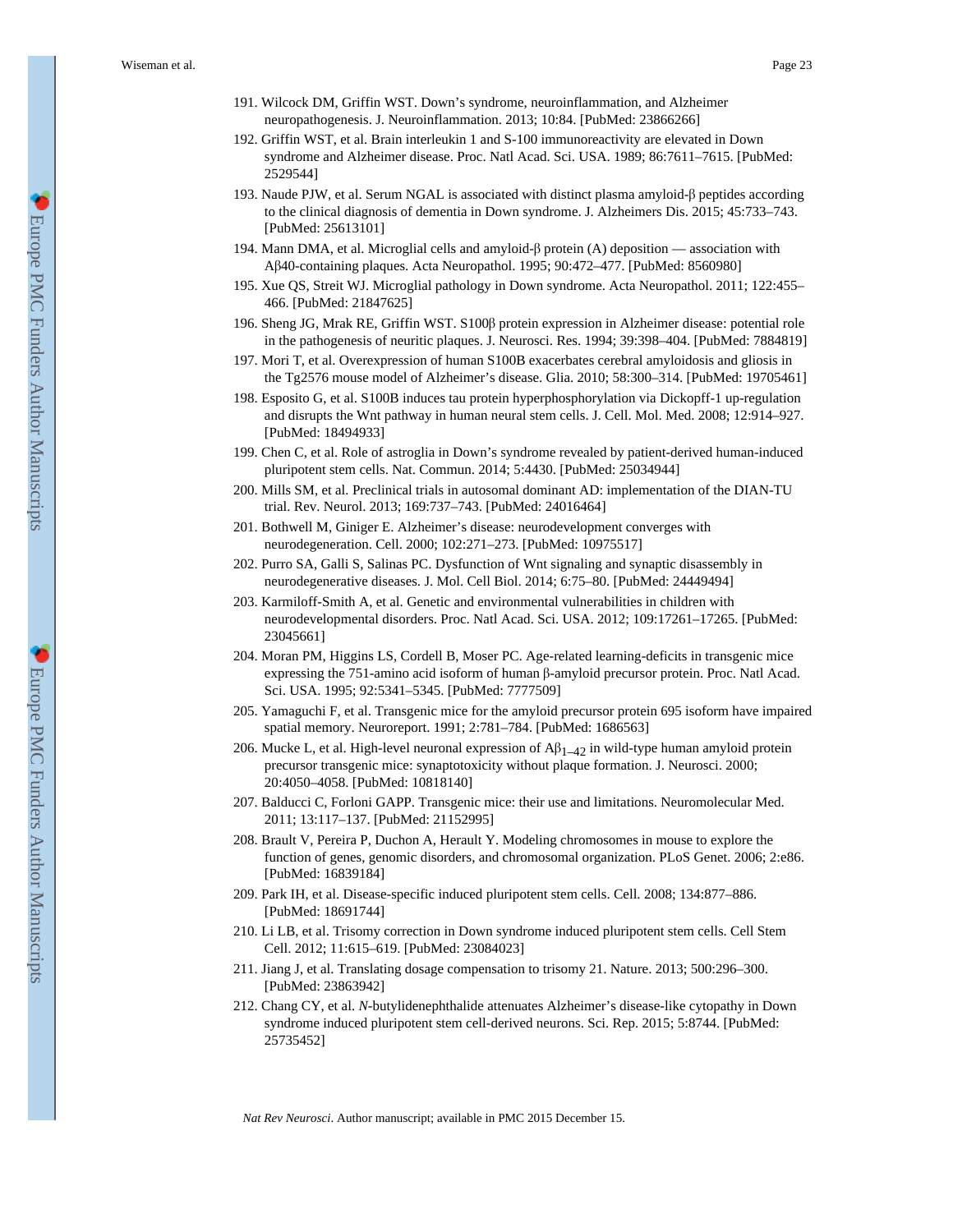#### **Box 1**

### **Identifying risk and protective factors for AD in young children**

It may seem counterintuitive to study infants and young children to understand a disease that presents only in adulthood. However, Alzheimer disease (AD) does not have an abrupt onset but emerges from a lengthy developmental trajectory in which precursors (for example, prodromal changes) surface well before overt dementia symptoms. Several genes involved in neurodevelopment have been suggested to have an important role in AD (including components of the WNT and reelin signalling pathway<sup>201,202</sup>). Additionally, cultures of cells derived from infants with Down syndrome (DS) show clear overexpression of amyloid precursor protein  $(APP)^{119-122}$ , and amyloid-β  $(A\beta)$ plaques have been found in the brains of children with DS who are as young as 8 years of age65. Thus, the syndrome offers a longitudinal perspective on the multilevel effects of Aβ and tau pathology during development.

DS is diagnosed prenatally or at birth, and all infants with DS are at a significantly increased risk of subsequently developing AD, although not all will present with dementia, even as ageing adults. It is possible that in adults with DS, patterns of individual differences between those with AD and those without AD are already rooted in their individual differences when they are just infants, at the genetic, cellular, neural, cognitive, behavioural, sleep and/or environmental levels. The challenge is to identify individual differences in childhood that pinpoint risk and protective factors for subsequent AD outcome in adulthood. We can then identify biomarkers and devise early intervention strategies, initially for individuals with DS and subsequently for members of the euploid population, revolutionizing our understanding of the pathways that lead to AD. Thus, a developmental approach is essential, especially as it has already been shown that differences that can be observed in infancy in individuals with DS (for example, in the simple planning of saccadic eye movements) have cascading effects on cognitive outcomes in childhood and adulthood (for example, on numerical processing, language and face processing)<sup>203</sup>. Therefore, to fully comprehend AD in adults, it is crucial to study its full developmental trajectory, and understanding DS makes this possible.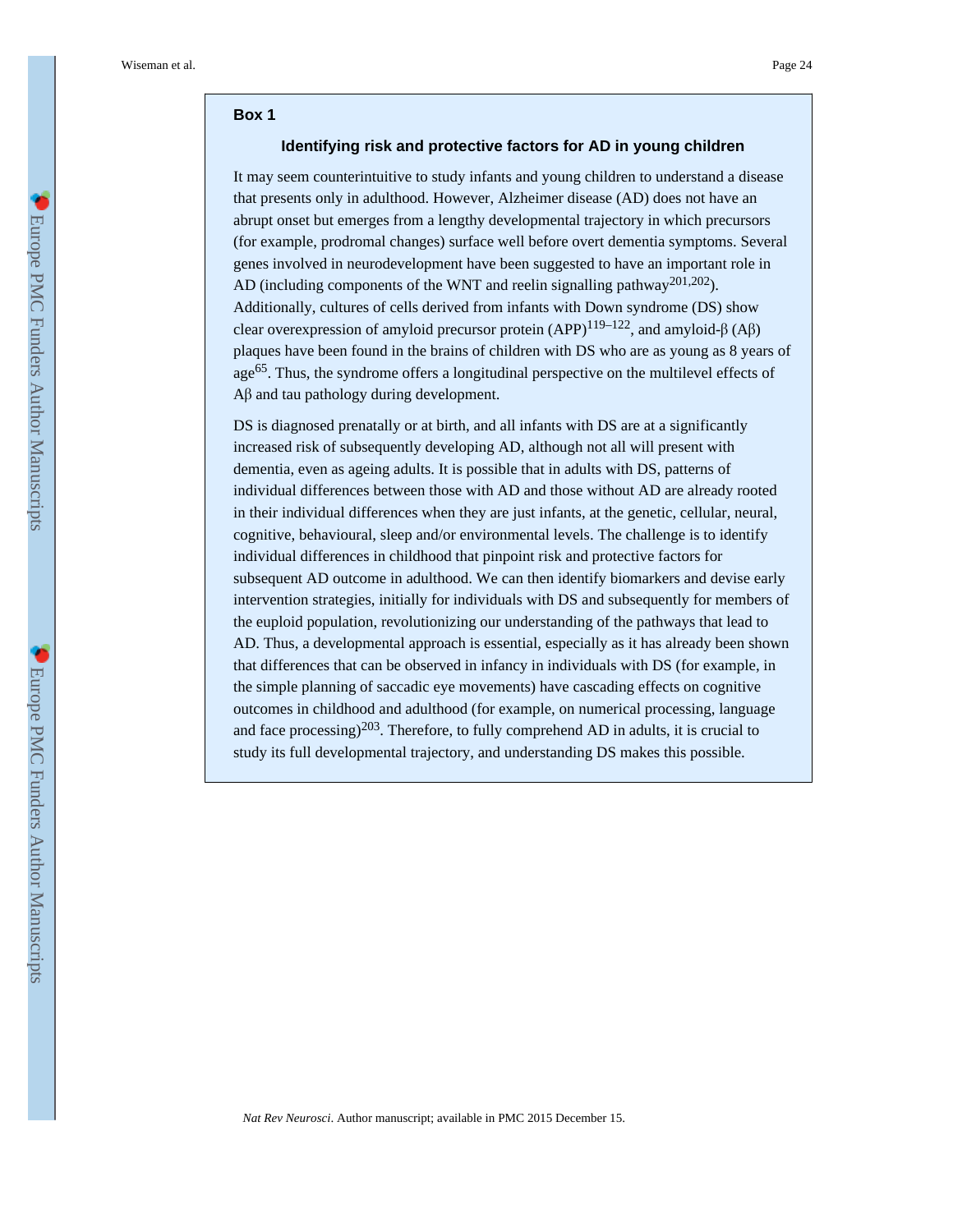#### **Box 2**

#### **Modelling AD-DS in mice and in human iPSCs**

Amyloid precursor protein (*APP*) overexpression in mouse models causes dysfunction of basal forebrain cholinergic neurons and synaptic and behavioural changes<sup>141,204–206</sup>. However, increased expression of wild-type *APP*, even at levels in excess of those present in Down syndrome (DS), is insufficient to cause extensive Alzheimer disease (AD) neuropathology207. Only mice expressing mutant *APP* and/or other AD-associated genes recapitulate aspects of AD neuropathology and/ or cognitive change<sup>207</sup>. Similarly, although altered expression of many chromosome 21 genes modifies mouse models of familial AD, whether a single extra copy of these genes is sufficient to affect pathology and behaviour remains unclear. However, chromosome engineering, which enables the generation of mouse models with large genomic duplications, may help to elucidate the effects of trisomy on neurodegeneration<sup>208</sup>.

Reprogramming human somatic cells into induced pluripotent stem cells (iPSCs; which are in an embryonic stem cell-like state) is revolutionizing AD modelling, and advances in three-dimensional differentiation now permit the development of extensive amyloid-β (Aβ) and tau pathology *in vitro*. Comparisons have been made between euploid and trisomy 21 iPSCs derived from multiple sources, including different individuals (nonisogenic)<sup>122,209</sup>; isogenic lines generated in cell culture, spontaneously or by selection<sup>154,210</sup>; lines in which one of the three copies of chromosome 21 has been silenced<sup>211</sup>; monozygotic twins that were discordant for trisomy 21 (REF. 169); and nonintegration-reprogrammed isogenic lines from an adult with mosaic DS (a condition in which only a percentage of an individual's cells carry an extra copy of chromosome  $21$ <sup>121</sup>. Neurons derived from iPSCs show cellular phenotypes underpinning AD pathology, such as increased Aβ production, abnormal subcellular distribution of phosphorylated tau, mitochondrial abnormalities and accelerated cellular ageing121,122,154,212. DS iPSC models can be used to dissect the effect of trisomy of individual chromosome 21 genes (for example, by genome editing using clustered regularly interspaced short palindromic repeat–CRISPR-associated protein 9 (CRISPR– Cas9) technology), to develop high-throughput screening assays for phenotype-correcting compounds and to investigate cellular phenotypes in iPSCs generated from individuals with DS with very early versus very late ages of onset of dementia.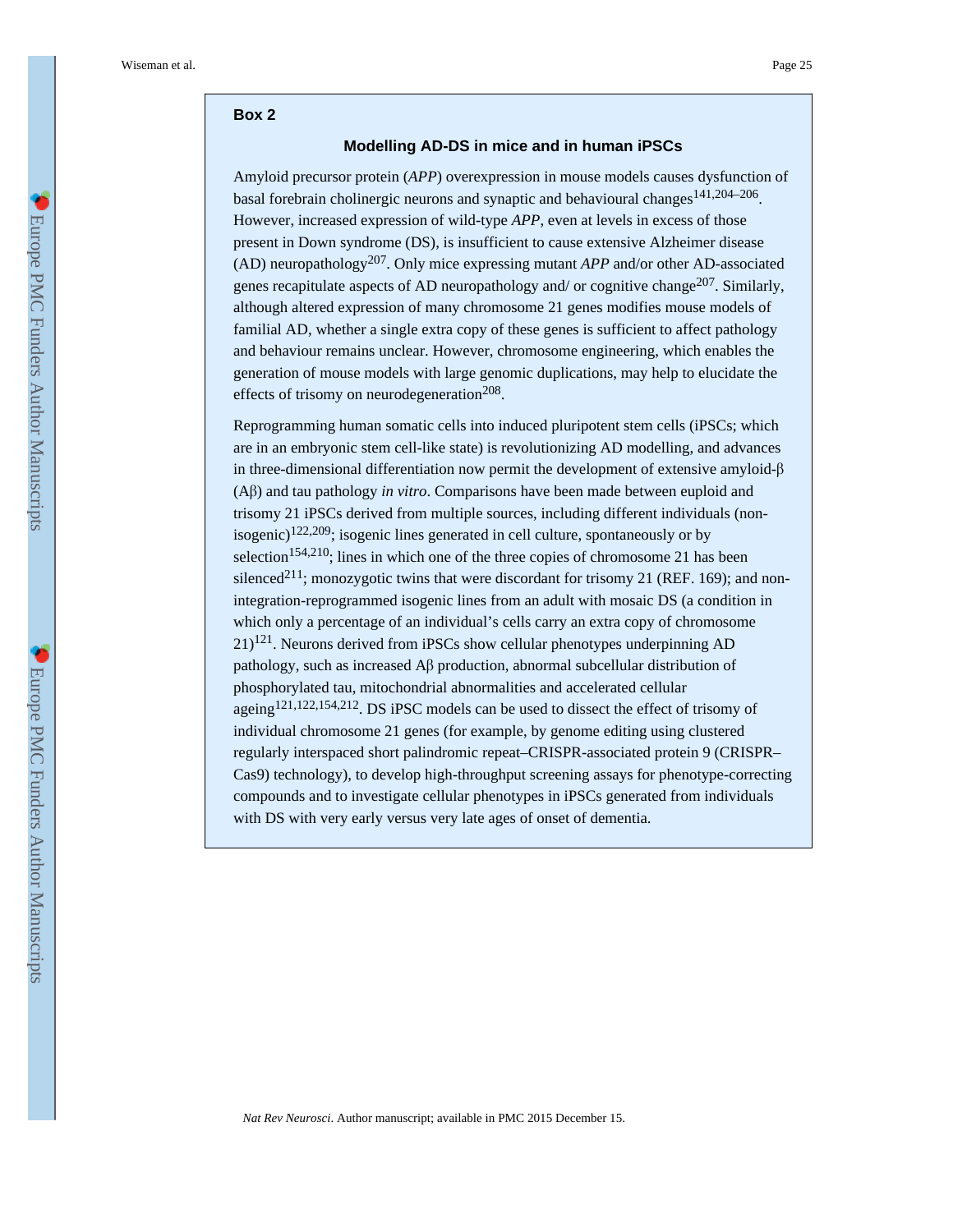Wiseman et al. Page 26



#### **Figure 1. Development of pathology and dementia in AD-DS and Dup-***APP*

The graphs show the cumulative frequency of amyloid plaque deposition (measured using histological methods and positron emission tomography with Pittsburgh compound B (PiB), a radioactive analogue of thioflavin that binds to amyloid) and neurofibrillary tangle (NFT) development (measured using histological methods), and the cumulative frequency of dementia in people with Alzheimer disease and Down syndrome  $(AD-DS)^{6,33}$  and in individuals with familial AD induced by duplication of amyloid precursor protein (Dup-*APP*). As shown, people who have DS can live for many years with substantial amyloid deposition before the development of dementia. Solid lines are based on the data described in Supplementary information S1–S3 (tables). Dashed lines indicate hypothesized development of pathology for which there are currently no data available. Further pathological and clinical studies directly comparing these two populations are required to verify the apparent differences in clinical dementia onset and to determine whether the development of pathology differs from that proposed here. Aβ, amyloid-β.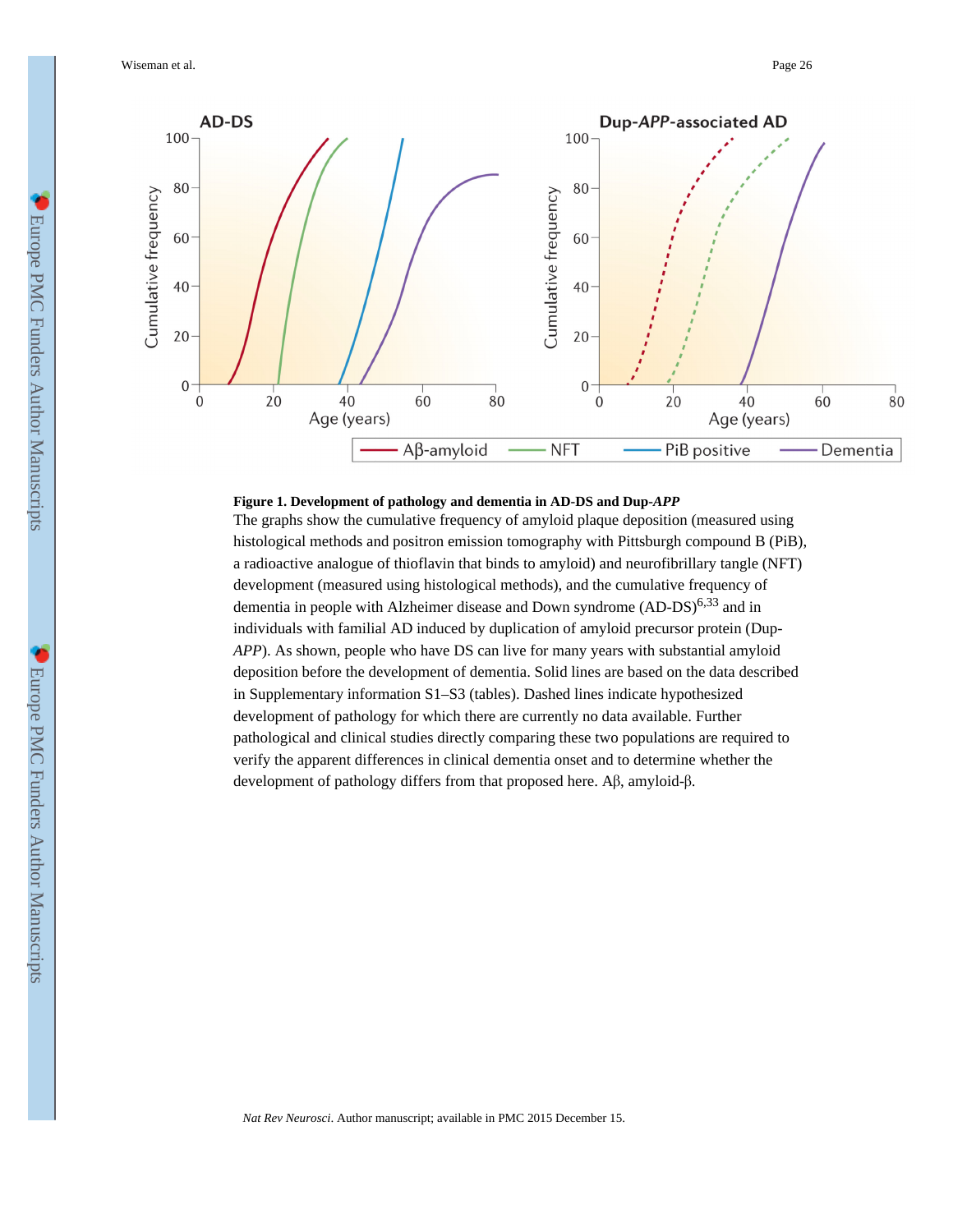| Country            | Sample                                                             | <b>POTED</b><br>LIPI<br>RBM11<br>HSPA13<br>SAMSN1<br>AF165138.7<br>NRIP1<br>USP <sub>25</sub> | <b>CXADR</b><br>BTG3<br>C21orf91<br><b>CHODL</b><br>TMPRSS15 | NCAM2 | MRPL39<br>JAM2<br>ATP5J, GABPA<br> APP<br>CYYR1<br>ADAMTS1    | N6AMT1<br>LTN <sub>1</sub><br>RWDD2B, USP16,<br>CCT8<br>MAP3K7CL<br><b>BACH1</b><br>GRIK1<br>CLDN17 |
|--------------------|--------------------------------------------------------------------|-----------------------------------------------------------------------------------------------|--------------------------------------------------------------|-------|---------------------------------------------------------------|-----------------------------------------------------------------------------------------------------|
| France             | Family 028<br>Family 037<br>Family 009<br>Family 019<br>Family 229 |                                                                                               |                                                              |       | $\rightarrow$ 0.58 Mb<br>10.78Mb<br>$-11.98$ Mb<br>$-16.37Mb$ | $-13.96Mb$                                                                                          |
| The<br>Netherlands | Family 1104<br>Family 1043                                         |                                                                                               |                                                              |       | $\bigcup$ 0.7 Mb<br>$\biguparrow$ 0.7 Mb                      |                                                                                                     |
| Finland            | Proband                                                            |                                                                                               |                                                              |       | $\overline{+}$ 0.55 Mb                                        |                                                                                                     |
| Japan              | III-2, PED 3281<br>III-3, PED 2945                                 |                                                                                               |                                                              |       | $-4.2Mb$<br>$-10.7Mb$                                         |                                                                                                     |
| Sweden             | Proband                                                            |                                                                                               |                                                              |       | $+$ 1.01 Mb                                                   |                                                                                                     |
| UK                 | Proband 1<br>Proband 2<br>Proband 3                                |                                                                                               |                                                              |       | $-16.35Mb$<br>$-16.49Mb$<br>$-15.5Mb$                         |                                                                                                     |
|                    | Proband 4<br>Proband 5                                             |                                                                                               |                                                              |       |                                                               | $-14.96 Mb$<br>$-12.77Mb$                                                                           |
| <b>USA</b>         | Family VI<br><b>Family BRB</b>                                     |                                                                                               |                                                              |       | $-13.4Mb$<br>$H$ 0.38 Mb                                      |                                                                                                     |
| <b>USA</b>         | Proband                                                            |                                                                                               |                                                              |       | $\bigcup$ 0.5 Mb                                              |                                                                                                     |
| Spain              | Proband                                                            |                                                                                               |                                                              |       | $-114.5Mb$                                                    |                                                                                                     |

#### **Figure 2. Regions of chromosome 21 duplicated in Dup-***APP* **EOAD and ICH**

Schematic illustrating the genetic regions affected in reported cases of early-onset Alzheimer disease (EOAD) accompanied by duplication of amyloid precursor protein (Dup-*APP*) 8–15,108. The minimal duplicated region is shown in blue: the only gene duplicated in all cases is *APP*. *ADAMTS1*, a disintegrin and metalloproteinase with thrombospondin motifs 1; *ATP5J*, ATP synthase-coupling factor 6; *BACH1*, BTB and CNC homologue 1; *BTG3*, BTG family member 3; *C21orf91*, chromosome 21 open reading frame 91; *CCT8*, chaperonin containing TCP1 8; *CHODL*, chondrolectin; *CLDN17*, claudin 17; *CXADR*, coxsackie virus and adenovirus receptor homologue; *CYYR1*, cysteine- and tyrosine-rich 1; *GABPA*, GA repeat-binding protein-alpha; *GRIK1*, glutamate receptor ionotropic, kainate 1; *HSPA13*, heat shock protein 70 kDa 13; ICH, intracerebral haemorrhage; *JAM2*, junction adhesion molecule 2; *LIPI*, lipase member I; *LTN1*, listerin E3 ubiquitin protein ligase 1; *MAP3K7CL*, MAP3K7 carboxy-terminal like; *MRPL39*, mitochondrial ribosomal protein L39; *N6AMT1*, N-6 adenine-specific DNA methyltransferase 1; *NCAM2*, neural cell adhesion molecule 2; *NRIP1*, nuclear receptor-interacting protein 1; PED, pedigree; *POTED*, POTE ankyrin domain family member D; *RBM11*, RNA-binding motif protein 11; *RWDD2B*, RWD domain-containing 2B; *SAMSN1*, SAM domain, SH3 domain and nuclear localization signals 1; *TMPRSS15*, transmembrane protease serine 15; *USP*, ubiquitinspecific peptidase.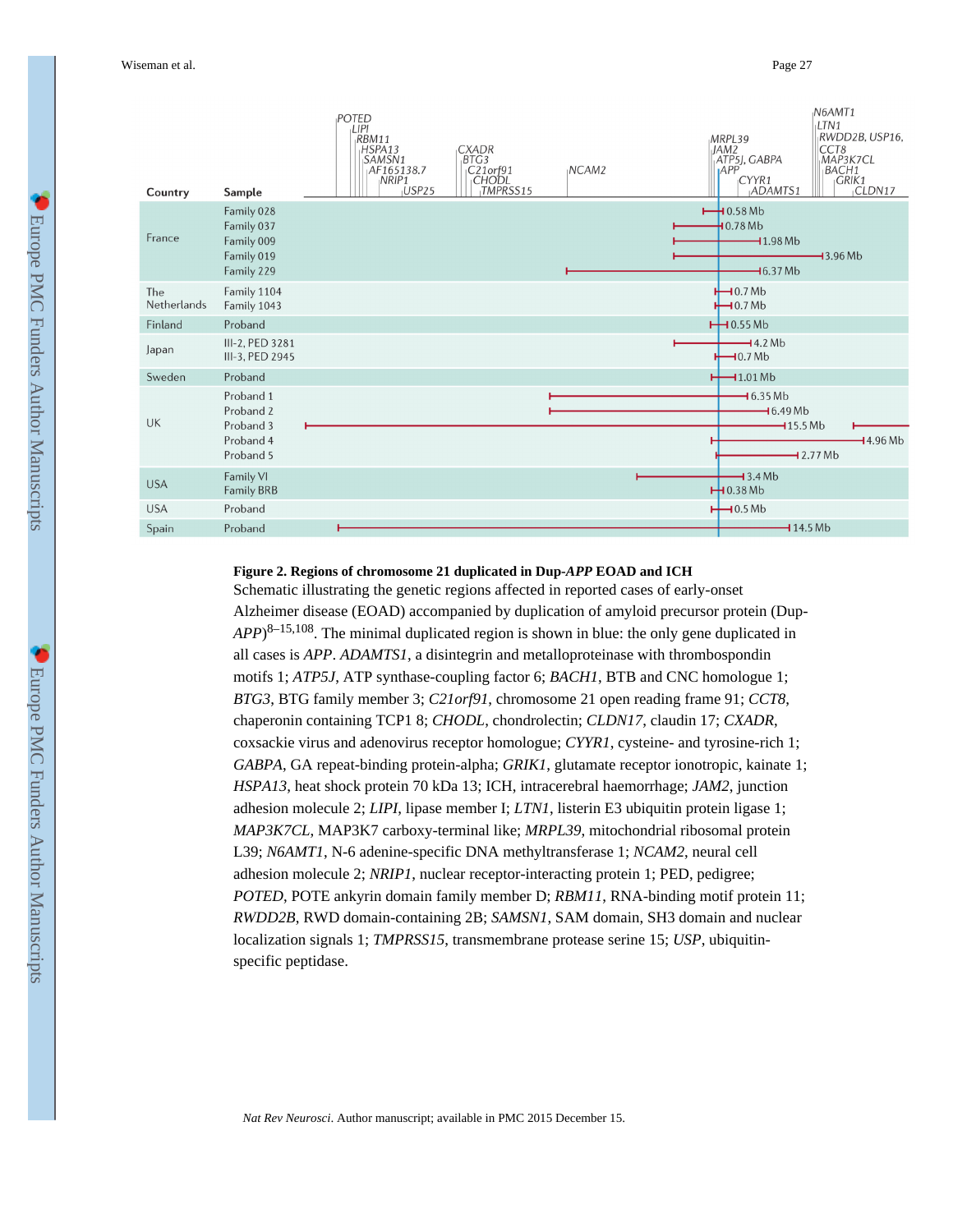



Several genes may modulate processes that are relevant to the development of Alzheimer disease in people with Down syndrome (AD-DS); these include non-chromosome 21 genes, such as apolipoprotein E (*APOE*; which could alter disease by influencing cholesterol metabolism and possibly many other pathways), phosphatidylinositol-binding clathrin assembly protein (*PICALM*), sortilin-related receptor 1 (*SORL1*; which may influence disease via the endocytosis system and amyloid precursor protein (APP) processing) and microtubule-associated protein tau (*MAPT*). Tau aggregates to form neurofibrillary tangles